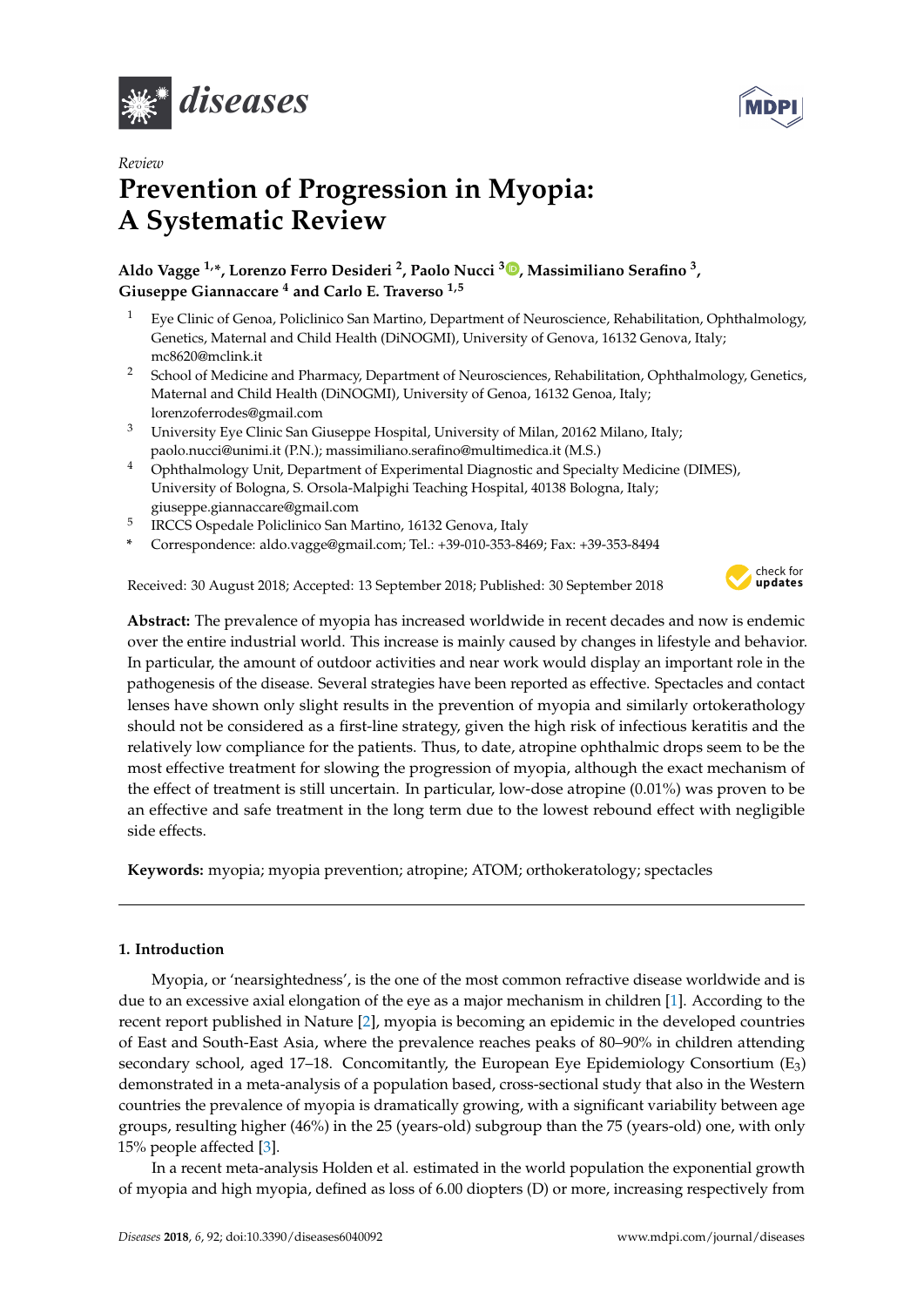1406 million (22.9%) and 163 million (2.7%) in 2000 to 4758 million (49%) and 938 million (9.8%) in 2050. These alarming data imply that in 2050 half of the world population may be affected by myopia and it would represent a significant social and economic burden to the global healthcare systems [\[4\]](#page-17-3).

By contrast, a similar trend has not been described in all the countries; in a Danish cross-sectional study Jacobsen et al. reported a significant decrease in high myopia from 1882 onwards and a decreasing tendency from 1964 to 2004. More in detail, in the examined sample including 4681 male Danish conscripts, the authors found that the prevalence of myopia (SE  $\leq -0.5$  D) was 12.8% and high myopia (SE < −6.5 D) only 0.3% [\[5\]](#page-17-4). In addition, French et al. compared the prevalence of refractive errors in European Caucasian children aged 6 to 7 years and 12 to 13 years, living in Sydney, Australia and in Northern Ireland and showed a relatively low prevalence of myopia, 5% and 15.0%, respectively, in each sample [\[5\]](#page-17-4).

Nonetheless, the risk of high myopia-related pathological complications in the macula, in peripheral retina, in the optic nerve and in the lens must not be neglected. In this regard, the Rotterdam Eye Study pointed out in a population-based cohort study the presence of bilateral visual impairment in high myopic eyes, with 39% of the patients affected by myopic maculopathy, 17% by open-angle glaucoma and 5% by cataracts [\[6\]](#page-17-5). In addition, it has been demonstrated that an early onset of myopia, is more dramatically related to a more severe degree of the disease during the adult age [\[7\]](#page-17-6).

The aim of our review is analyzing all the possible behavioral, interventional and pharmacological strategies that can be adopted in the pediatric population, in order to slow the progression of myopia. The recent network meta-analysis published by Huang et al. compared the effectiveness of different interventions used to slow down the progression of myopia, including atropine and other anti-muscarinic agents, orthokeratology (OrthoK), soft bifocal contact lenses (SCLs), bifocal spectacles (PBSLs) and progressive lens spectacles (PASLs) and more outdoor activities [\[8\]](#page-17-7).

In our review we will discuss not only the clinical efficacy of the investigated interventions, but we will also evaluate the side effects, the patient tolerability and the effective long-term advantages for the pediatric population.

# **2. Methods**

In this review article a systematic computerized search of the literature was conducted from the inception until December 2017. All English-language articles dealing with the topic of myopia control therapies were searched in the electronic databases PubMed, MEDLINE and the Cochrane Collaborations and selected by the authors. The following keywords and MeSH terms were used: "Myopia" alone or in combination with "control", "progression", "pediatrics", "prevention", "atropine", "orthokeratology", "contact lenses", "spectacles", "outdoor activities", "near work", "epidemiology", "genetics", "pathogenesis", "dopamine". All the pertinent articles were thoroughly assessed and their reference lists were evaluated in order to identify any other study that could have been included in this review article.

The reviewers were not blinded to the names of the investigators or the sources of publication. The eligibility of the studies was first assessed on titles and abstracts. Full manuscripts were achieved for all chosen studies and decision for final inclusion was made after thorough examination of the papers.

### **3. Etiopathogenesis**

Myopia is a multifactorial disease caused by the deep interaction between genetic factors, including parental myopia and ethnicity, and environmental factors.

#### *3.1. Genetic Background*

It has been recognized the positive association between parental myopia and the risk for the child of developing myopia [\[9](#page-17-8)[,10\]](#page-17-9). Ip et al. showed the significant influence of the parental myopia and of the ethnicity on spherical equivalent refraction and axial length on a sample of 12-year-old Australian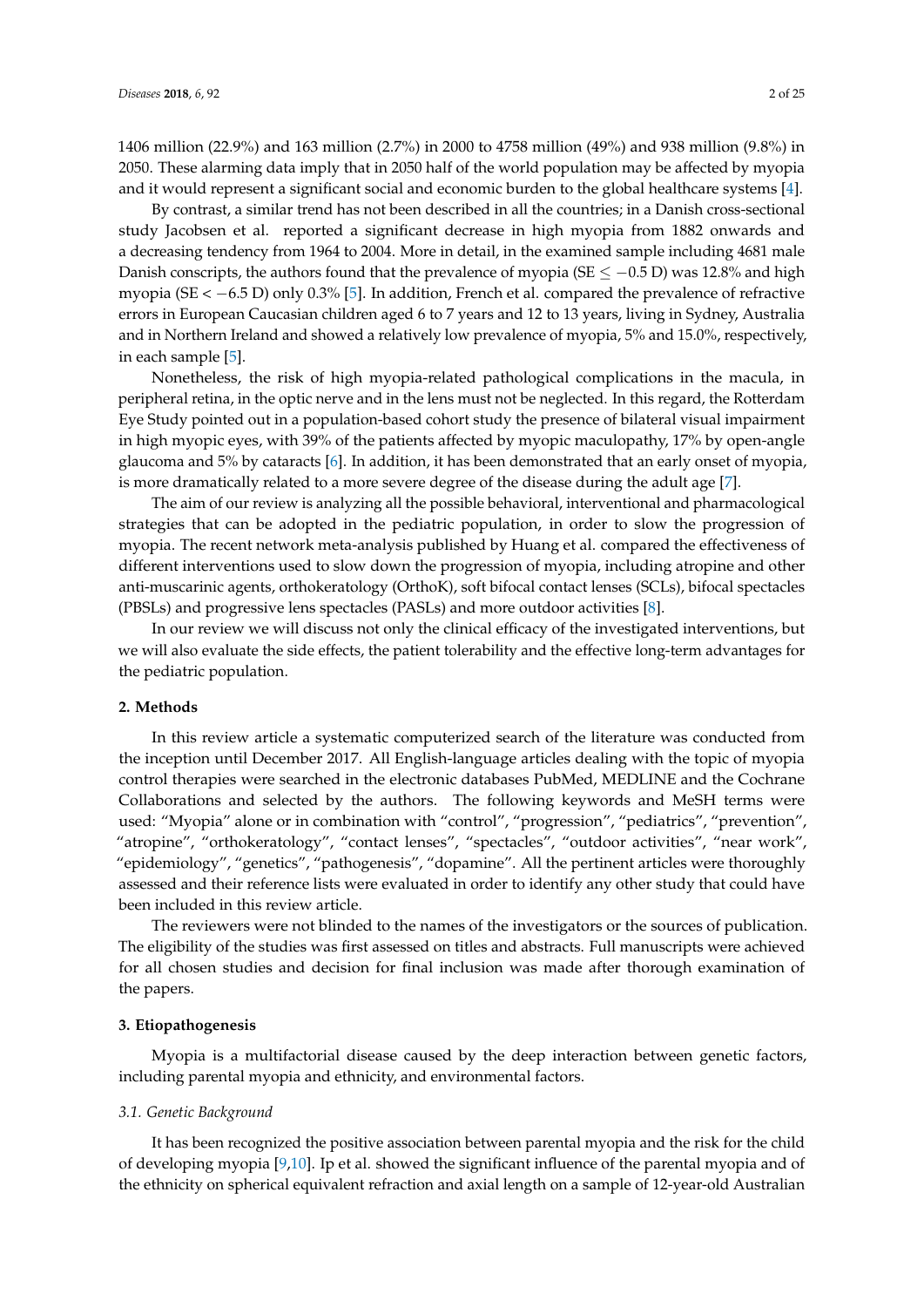children [\[10\]](#page-17-9). While common myopia is generally transmitted as a complex trait, high myopia can be transmitted either as a complex trait or a Mendelian trait, including autosomal dominant (AD), autosomal recessive (AR), and X-linked recessive (XL) inheritance. In this regard, linkage analysis has allowed us to identify 18 myopia and high myopia loci, like MYP2, MYP3 or MYP5, giving us the opportunity to screen possible candidate genes responsible for the disease [\[11\]](#page-17-10). In order to better understand the heritability of myopia and to analyze myopic traits, several studies on twins have been conducted over the years in monozygotic twins (MZ) [\[12–](#page-17-11)[14\]](#page-18-0). In this regard, the Twin Eye Study demonstrated that the heritability of myopia in MZ twins was 90% (95% CI, 81–95%) [\[15\]](#page-18-1). A recent cohort study, the Guangzhou Twin Eye Study identified first the important role played by the peripheral refraction in myopia progression, suggesting also its significant genetic contribution (heritability 55–84%) [\[16\]](#page-18-2). Moreover, experimental myopia studies have allowed us to better characterize the genes involved in the pathogenesis of myopia. These genes have in common that they can regulate ocular growth, they can also be modulated in induced-myopia models, and, nonetheless, they are ubiquitously expressed in the sclera, choroid and retina. Among them, TGF-beta/BMPs pathway seems to display an important role, since animal models have shown that the reduced expression of TGF-beta isoforms in the sclera was associated with a decreased synthesis of collagen and therefore a more consistent predisposition to pathological axial elongation [\[11\]](#page-17-10). However, genome-wide association studies (GWAS) have assessed that the susceptible loci causing refractive error have only a marginal role in the risk of developing myopia (0.5–2.9%) [\[17\]](#page-18-3). This would suggest a stronger relevance displayed by other non-genomic factors, such as epigenetic changes and the environment. In fact, in a prospective cohort study including a population of 5,257 participants, Verhoeven et al., comparing subjects with the same degree of genetic risk, highlighted how environmental factors such as higher levels of education were more significantly associated with the onset of myopia rather than lower levels of education [\[18\]](#page-18-4). Hence, we should consider myopia as a more complex mosaic, where the gene-environment interaction is crucial in order to develop the disease.

## *3.2. Physiopathology and Biological Mechanisms of Myopia*

Since 1977 when Wiesel and Raviola accidentally discovered in animal models that visual form deprivation was implied in genesis of myopic axial elongation, the local control of retina on the eye growth was postulated [\[19\]](#page-18-5). Several animal models have shown the response of axial eye growth in order to compensate an imposed defocus [\[20–](#page-18-6)[22\]](#page-18-7). In non-human primate models, it has been demonstrated that manipulating the peripheral retinal defocus with bifocal contact lenses can modify the eye growth and the refractive status. More in particular, axial myopia can be produced by imposing a peripheral hyperopic defocus [\[23](#page-18-8)[,24\]](#page-18-9). In another study on marmosets, Benavente-Perez et al. suggested that imposing a positive defocus on retina, could be considered an effective strategy in order to slow myopia progression [\[25\]](#page-18-10). Additionally, it was found that this response could be elicited locally in the eye globe if the visual deprivation was specifically directed to certain retinal areas.

Thus, retina is involved in the modulation of the eye axial length when a sign of defocus is detected. More surprisingly, the underlying choroid can modify its thickness to move the retina closer to the focal plane [\[26\]](#page-18-11).

However, applying on human models an imposed defocus would cause smaller modifications in eye axial length than animal experiments. In this regard, the COMET and STAMP clinical trials observed in children treated with progressive addition lenses a smaller modification in the refraction in proportion to the degree of refractive error imposed. Thus, they hypothesized that a more gradual accommodation, induced in children with progressive addition lenses, would reduce the retinal peripheral defocus and, therefore, the stimulus for the eye growth. Anyway, further clinical studies are needed to better establish the role of accommodation in relenting the retinal error signal and the consequent inhibition of eye growth in children.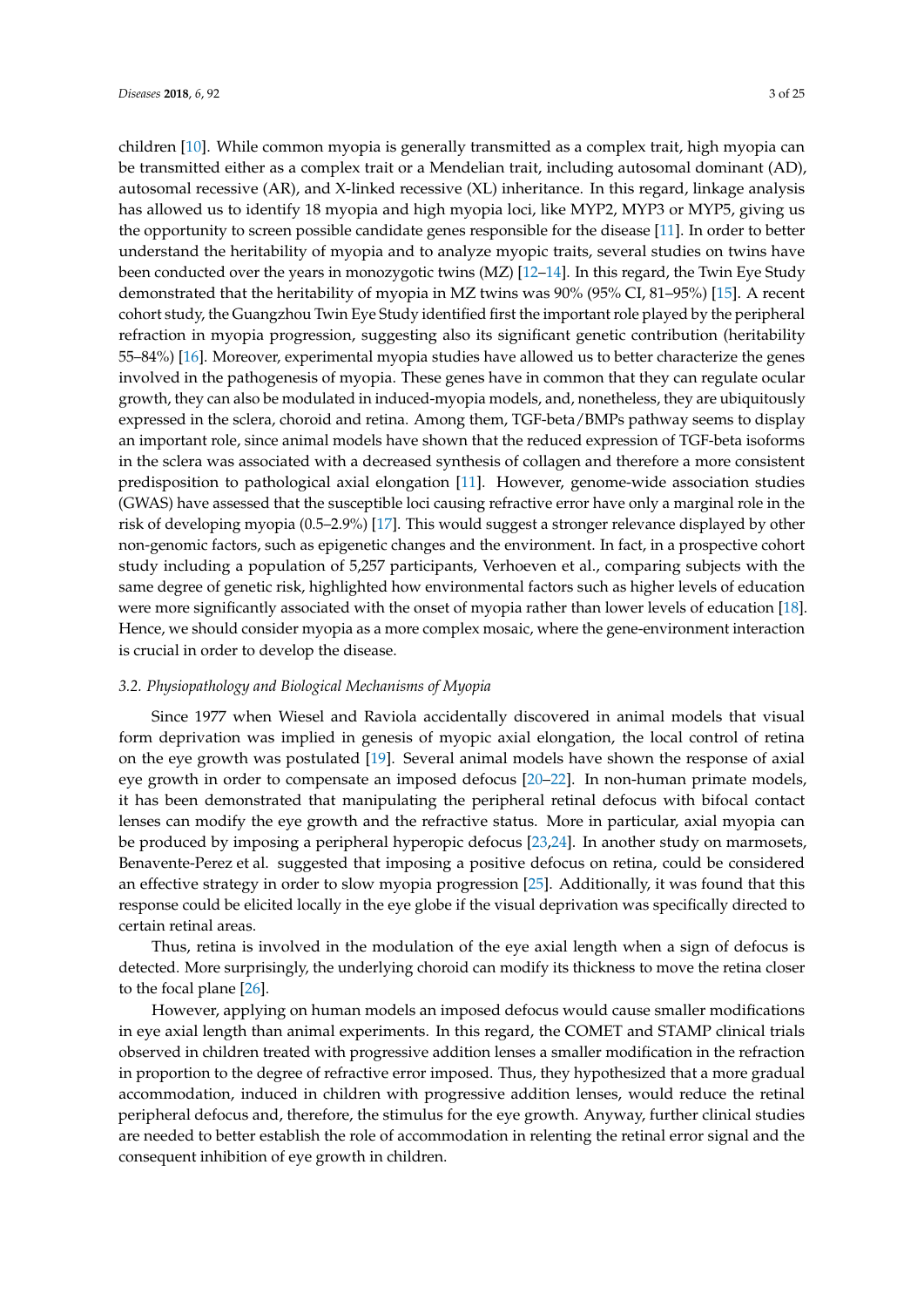Many bio-molecular pathways have been investigated in the pathogenesis of myopia. Although the role of cholinergic, nitric oxide (NO) and, more recently, insulin pathways have been studied, the importance of dopamine (DA) remains crucial in the development of experimental myopia [\[27–](#page-18-12)[29\]](#page-18-13).

Reduced levels of DA in chicks related to visual deprivation were first demonstrated by Stone et al. in 1990 [\[30\]](#page-18-14). Several other studies confirmed that chicks treated with negative lenses had decreased values of DA primary metabolite, the 3,4-Dihydroxyphenylacetic acid (DOPAC), in the vitreous body [\[31](#page-18-15)[,32\]](#page-18-16). These findings would suggest an inverse relationship between dopamine levels and myopic eye growth. Based on this assumption, dopaminergic drugs were experimented as anti-myopic agents in animal models. Several other studies confirmed that chicks treated with negative lenses had decreased values of 3,4-Dihydroxyphenylacetic acid (DOPAC), the primary metabolite of DA, in the vitreous body [\[33](#page-18-17)[,34\]](#page-18-18). DA exerts its effect through both D1-like receptors (D1 and D5 receptors), which are located on bipolar, apocrine and ganglion cells, and through D2-like receptors (D2, D3, D4), situated on retinal pigment epithelium cells (RPE) and neuroepithelial cells [\[35\]](#page-19-0). Recent findings have extended the traditional view where D2-like receptors displayed the main role in the development of myopia [\[36\]](#page-19-1) and supported the evidence of a combined action between D1-like receptors and D2-like receptors [\[37\]](#page-19-2). Furthermore, researchers have focused great attention on the role of RPE in modulating eye growth. The RPE has been shown to be responsible for the release of growth factors regulating scleral remodeling, in response to experimental form deprivation myopia (FDM) and flickering light induced myopia (FLM) [\[38](#page-19-3)[,39\]](#page-19-4). The recent study published by Luo et al. revealed paradoxical increased levels of dopamine in the RPE of guinea pigs with FLM [\[39\]](#page-19-4). This evidence would suggest the presence of different retinal pathways causing FDM and FLM, but the RPE would represent the final common modulator in the myopic scleral remodeling. Other studies have investigated the possible role of other molecules involved in myopia progression. The administration of 7-methylxanthine in young rabbits has shown to the administration of 7-methylxanthine in young rabbits has shown to reinforce the posterior sclera increasing its collagen fibrils content [\[40\]](#page-19-5). In addition, in guinea pigs 7-mx has been prove to slow down the amount of eye elongation induced by form deprivation, preventing the thinning of posterior sclera Thus, given the results in animal models, methylxanthines have been investigated as possible treatment options in the prevention of myopia [\[41\]](#page-19-6).

On the other hand, also the systemic administration of melatonin in chicks has been proven to be associated with choroidal thinning [\[42\]](#page-19-7). A recent study performed in humans has shown that myopic subjects have higher serum levels of melatonin combined with lower serum dopamine in comparison with non-myopic subjects. These findings would reinforce the important role displayed in the development of myopia by light exposure and circadian rhythm, which are strongly connected to melatonin metabolism [\[43\]](#page-19-8). In this regard, it is known the protective effect of light exposure against the development of deprivation myopia. Animal models like chicks and monkeys have revealed that the onset of experimental myopia can be limited by the daily exposure to bright light (15,000–30,000 lux) [\[44](#page-19-9)[,45\]](#page-19-10). Moreover, a proportional effect of light intensity in diminishing the refractive error has been demonstrated in chicks [\[46\]](#page-19-11). Hence, light exposure has proven to display an important role in the prevention of myopia, due to its modulator effect on dopamine and other biomolecules release [\[47\]](#page-19-12). Thus, in the near future, other studies are necessary to define the complex role played by DA and other possible neurohormones involved in the onset of myopia.

#### **4. The Role of the Environment**

#### *4.1. Outdoor Activities*

The evidence of a protective effect of the outdoor activities have been investigated in many epidemiological studies. The Guangzhou randomized trial evaluated over a period of 3 years the efficacy of a daily additional outdoor activity in a sample of 952 children of 6–7 years old, comparing the interventional group with a control group of 951 children of the same age with the usual pattern of outdoor activities [\[48\]](#page-19-13). The interventional group showed a reduction in the spherical equivalent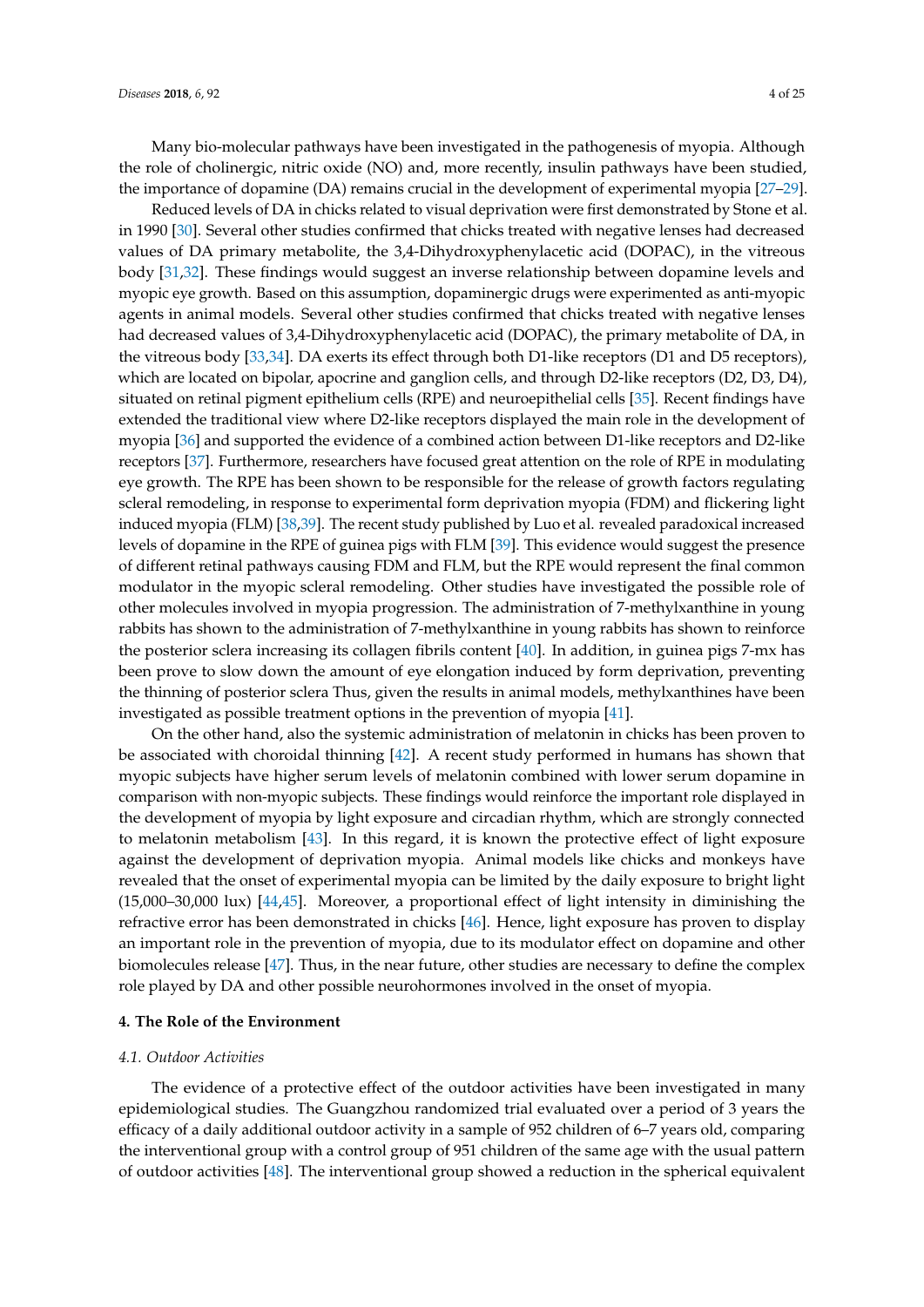refraction (myopic shift) compared to the control group (mean of −1.42 D vs. −1.59 D, respectively; difference of 0.17 D [95% CI, 0.01 D to 0.33 D];  $p = 0.04$ ). In this study the increase of outdoor activities entailed a relative reduction of 23% of the incidence of myopia in the interventional group. These findings concurred with the prospective, interventional study published in by Wu et al., where a recess outside the classroom program (ROC) was performed in a sample of 571 children in Taiwan [\[49\]](#page-19-14). It was demonstrated that more outdoor activities led to a reduction of the 8.4% in the onset of myopia in the ROC group compared to the control group after 1 year (8.41% vs. 17.65%; *p* < 0.001). The "Anyang Childhood Eye Study "revealed in some population of 2276 Chinese children aged 10–15 the significant association between outdoor activities and a slower axial elongation rate in children not myopic at baseline (high versus low tertile, −0.036 mm/year; *p* = 0.009) [\[50\]](#page-19-15). On the contrary, children already myopic at baseline did not show a significant effect of time spent outdoor on the reduction of axial elongation (high versus low tertile −0.005 mm/year; *p* = 0.595).

Also, the recent "Handan offspring myopia study" reported a significant inverse relationship between outdoor activities and incidence of myopia in rural children in China, however the size of effect was small (OR, 95% CI: 0.82, 0.70–0.96) [\[51\]](#page-19-16).

All these studies demonstrate that outdoor activities have a more important impact on reducing the onset of myopia, rather than slowing down the progression of the disease. In fact, the recently published meta-analysis by Xiong et al. reported that more time spent outdoor would display a protective effect for both the incidence (clinical trials: risk ratio  $(RR) = 0.536$ , 95% confidence interval (CI) = 0.338 to 0.850; longitudinal cohort studies:  $RR = 0.574$ , 95% CI = 0.395 to 0.834) and the prevalence of the disease (cross-sectional studies:  $OR = 0.964$ ,  $95\% CI = 0.945$  to 0.982), but in dose-response analysis was not found a significant association between more outdoor activities and myopia progression ( $R^2 = 0.00064$ ) [\[52\]](#page-19-17).

Another important element for the development of myopia could be attributed to the residential area where children live. A cross-sectional study of school children in Indonesia revealed that the prevalence of uncorrected refractive error was 10.1%, 12.3%, 3.8%, and 1%, respectively among urban, suburban, exurban and rural area [\[53\]](#page-19-18). Thus, the higher prevalence among urban and suburban area could be explained with a lack of outdoor activities combined with a more intensive near work due to the higher education in comparison with rural areas. Moreover, according to the study published by Read et al., the daily light exposure would exhibit a more important role in the development of myopia in Australian children, rather than the amount of physical activity [\[54\]](#page-19-19).

In closing, the biological mechanism explaining how time spent outdoor reduces the onset of myopia still needs to be better clarified. Studies in animal models reinforced the role of DA in association with light exposure, already hypothesized by Rose et al. [\[55\]](#page-20-0). In fact, Ashby et al. referred in chicks exposed to high luminance levels the failure to retard myopia development, when injected with spiperone (500  $\mu$ M), a D2-dopaminergic antagonist [\[28\]](#page-18-19). Further studies must be performed in the future, in order to elucidate the complex relation between dopamine levels, sun light exposure and outdoor activities.

#### *4.2. Near Work Activity*

Near work activity has been investigated in many studies as an independent risk factor for myopia, however, unlike outdoor activities, a consistent evidence must still be provided. A Singapore myopia study, reported that teenagers spending more than 20.5 h a week reading and writing were significantly more likely to develop myopia (odds ratio 1.12, 95% CI 1.04–1.20,  $p = 0.003$ ) [\[56\]](#page-20-1).

The Sydney myopia study analyzed in a population of 12-years old Australian children the impact of close reading distance (<30 cm) and continuous reading (>30 min) on the spherical equivalent refraction (SER), finding respectively a 2.5 times and 1.5 more probability to develop myopia compared to the control group.  $(p = 0.02 \text{ and } p = 0.0003)$  [\[10\]](#page-17-9). Despite of the relevance of these independent variables, the overall time spent on near work activities was not significant in multivariate analyses for myopia (SER ≤ −0.50 D). Another 3-year follow-up cohort study, the Beijing Myopia Progression Study,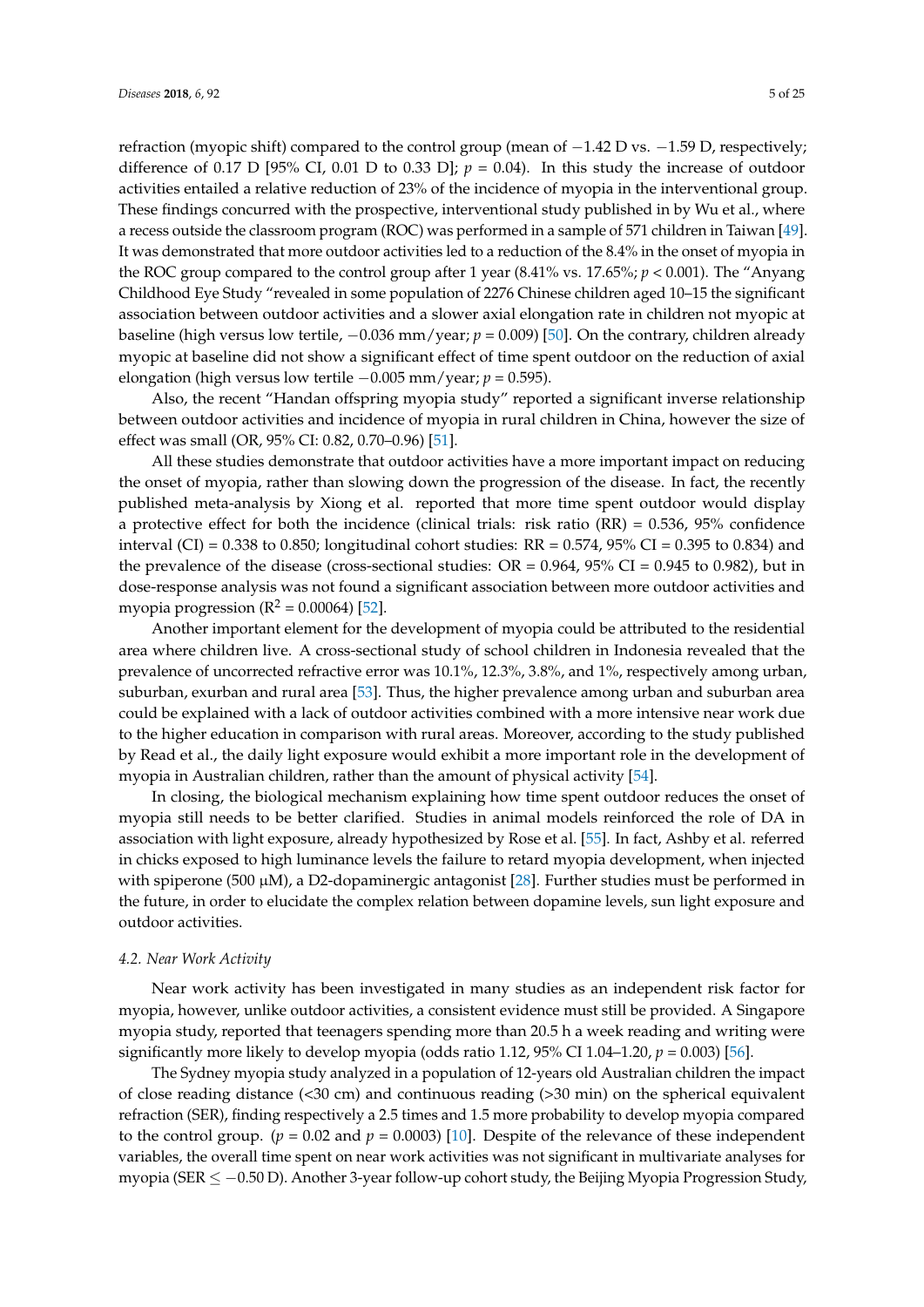revealed a positive association between myopia and near work only in the group of students with a greater near work load at the baseline (hazard ratio, 95% confidence interval: 5.19, 1.49–18.13) [\[57\]](#page-20-2). By contrast, other studies reported no significant correlation between near work activities and refractive error onset [\[49\]](#page-19-14). For example, Rose at al. did not find any relevant changes in myopia prevalence in 6-years old children despite of low  $(0-2 h)$ , moderate  $(1.6-3.1 h)$ , high  $(>3.0 h)$  daily amount of near work activities [\[55\]](#page-20-0).

The recent systematic review and meta-analysis published by Huang et al. included 12 cohort studies and 15 cross-sectional studies on the association between myopia and near work in children [\[58\]](#page-20-3). The results reported that more near work activities were related with higher odds of myopia (odds ratio [OR] = 1.14; 95% confidence interval [CI] = 1.08–1.20) and that the odds of myopia increased by  $2\%$  (OR:1.02; 95% CI = 1.01–1.03) for every one diopter-hour more of weekly near work.

More in general, several studies have demonstrated a strong positive association between higher tiers of education and the prevalence of myopia; these results could be explained by different factors, including both the increase of near work activity and, nonetheless, a concomitant reduction of outdoor activities in more educated subjects [\[12,](#page-17-11)[59,](#page-20-4)[60\]](#page-20-5).

Thus, this evidence would confirm the multifactorial pathogenesis of myopia, in which near work activity constitutes an important independent risk factor.

## **5. Treatments**

Clinical studies investigating the efficacy of treatments for myopia progression are summarized in Table [1.](#page-6-0)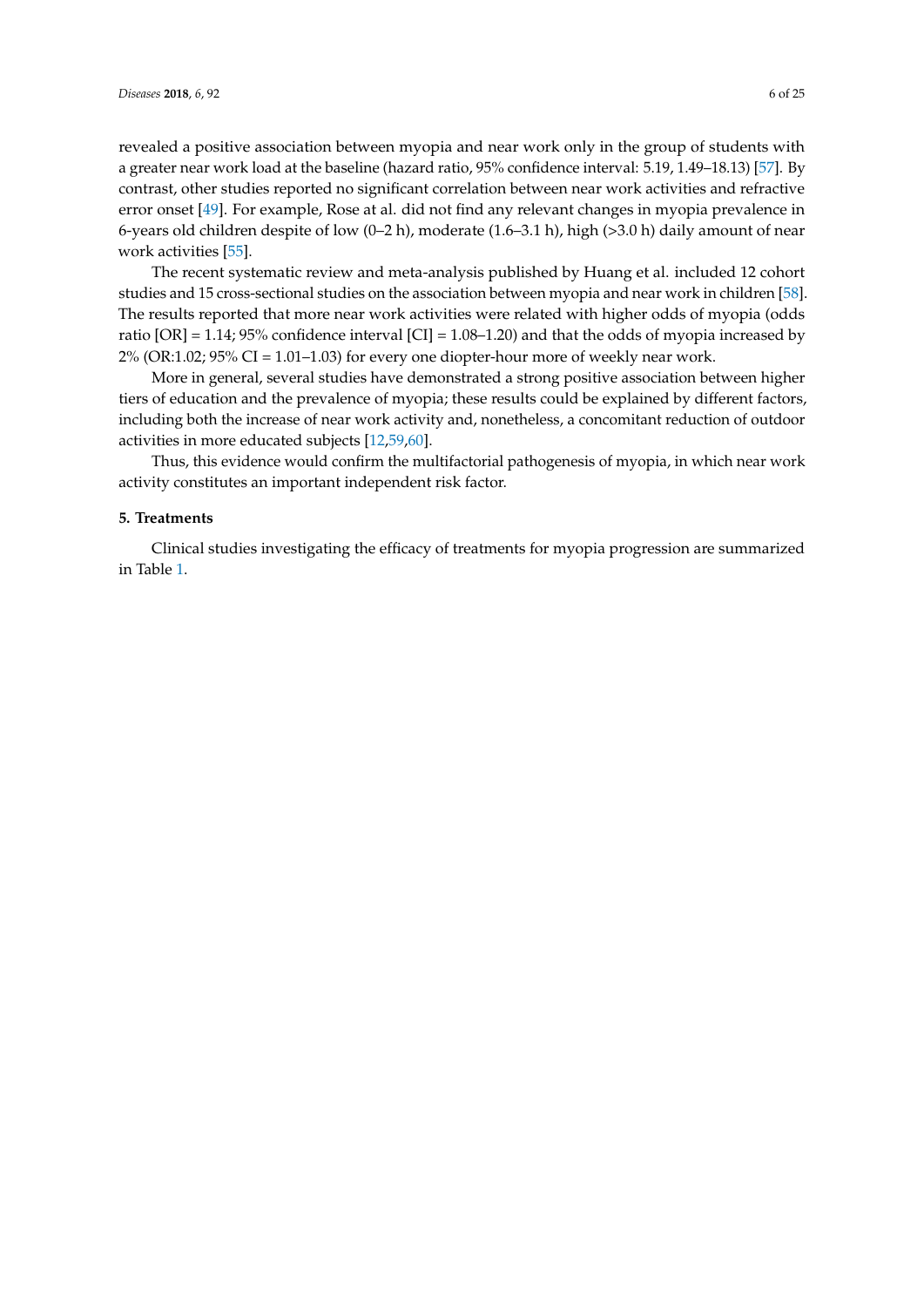| Author(s), Year             | <b>Study Design</b>                              | Intervention<br>Investigated | <b>Total No, Ethnicity</b><br>and Age Range | <b>Baseline SER and/or AL</b>                       | Final Follow-up | <b>Results</b>                                                                                                                                |
|-----------------------------|--------------------------------------------------|------------------------------|---------------------------------------------|-----------------------------------------------------|-----------------|-----------------------------------------------------------------------------------------------------------------------------------------------|
| Aller TA, 2016 [61]         | Randomized                                       | <b>SCLs</b>                  | 186, American, 8-18                         | $-2.69 \pm 1.40$ D                                  | 1 year          | Control group: $-0.79 \pm 0.43$ D progression<br>Treated group: $-0.22 \pm 0.34$ D<br>Control Group: 0.40 D/year and 0.18                     |
| Lam CS, 2014 [62]           | Randomized, double-blind                         | <b>SCLs</b>                  | 221, Hong Kong, 8-13                        | $-1.00$ to $-5.00$ D                                | 2 years         | mm/year<br>Treated Group: 0.30 D/year and 0.13                                                                                                |
| Cho P, 2005 [63]            | Pilot study                                      | OrthoK lenses                | 35, Hong Kong, 7–12                         |                                                     | 2 years         | mm/year<br>Gain of $2.09 \pm 1.34$ D for the treated group<br>Control group: $0.63 \pm 0.26$ mm AL                                            |
| Cho P, 2012 [64]            | Randomized, single-masked                        | Ortho-K lenses               | 102, Hong Kong, 6-10                        | $0.50$ to $4.00$ D                                  | 2 years         | elongation<br>Treated Group: $0.36 \pm 0.24$ mm                                                                                               |
| Tan DT, 2005 [65]           | Randomized, placebo-controlled,<br>double-masked | Pir 2% ophthalmic gel        | 353, Singapore, 6-12                        | $-0.75$ to 4.00 D                                   | 1 year          | Control group: 0.84 D myopia progression<br>$Pir/PBO group = 0.70 D$<br>$Pir/Pir$ group = 0.47 D                                              |
| Siatkowski RM, 2008 [66]    | Randomized, placebo controlled,<br>double-masked | Pir 2% ophthalmic gel        | 174, American, 8-12                         | $-0.75$ to $-4.00$ D<br>astigmatism $\lt/ = 1.00$ D | 2 years         | 0.41 D gain for the treated group                                                                                                             |
| Chua WH, 2006 (ATOM 1) [67] | Randomized, placebo-controlled,<br>double masked | Atr $1\%$                    | 400, Asian, 6-12                            | 1.00 to $-6.00$ D                                   | 2 years         | Control group: $-1.20 \pm 0.69$ D and<br>$0.38 \pm 0.38$ mm myopia progression<br>Treated group: $0.28 \pm 0.92$ D and<br>$-0.02 \pm 0.35$ mm |
| The Comet Group, 2001 [68]  | Randomized                                       | PALs                         | 469, American, 9                            | Between $-1.25$ and $-4.50$                         | 3 years         | Treated group gain of 0.2 D                                                                                                                   |

<span id="page-6-0"></span>AL = axial elongation Atr = atropine; BSLs = bifocal spectacle lenses; D = diopters; Ortho-K = orthokeratology; PASL = progressive addition spectacles lenses; PBO = placebo; PBSLs = prismatic bifocal spectacles lenses; Pir = pirenzepine; SCLs = soft contact lenses SER= spherical equivalent refraction.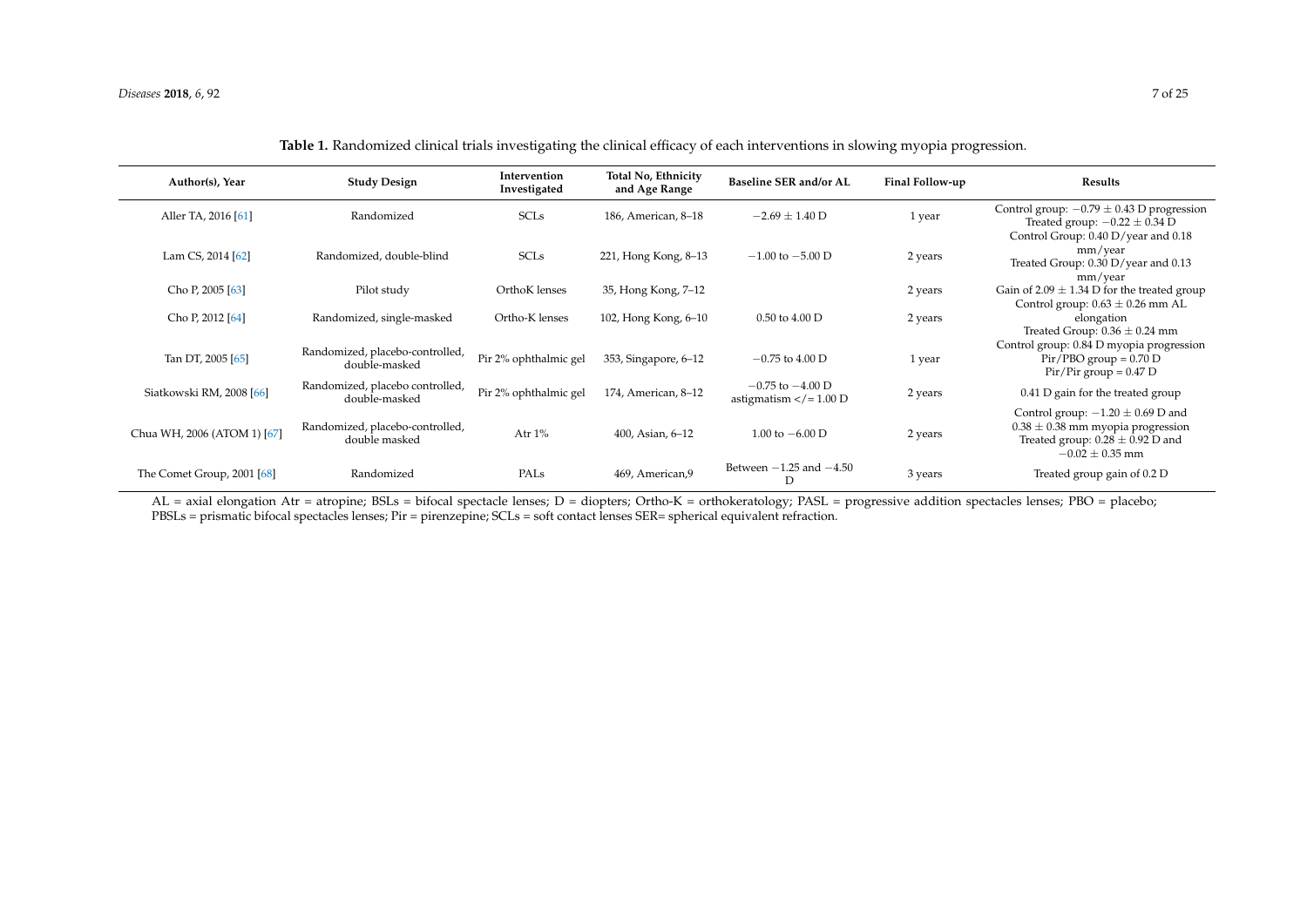### *5.1. Biofeedback Visual Training*

From Bates' theory in the 1920s it was hypothesized that an overwork of extra-ocular muscles could cause changes in the accommodation. In particular, biofeedback visual training would modify the action of the autonomic nervous system on the accommodative process [\[69\]](#page-20-14). Rupolo et al evaluated in a non-randomized prospective study including 33 female students the efficacy of visual training through the use of an acoustic biofeedback technique. After 12 months, no significant differences were shown between the treated and the control groups [\[70\]](#page-20-15). Analogously, previous non-randomized clinical studies reported no efficacy of this treatment modality [\[71](#page-20-16)[–73\]](#page-20-17). More recently, a case-control study evaluated the efficacy of Chinese eye exercises in controlling myopia in a sample of 261 children (mean age  $12.7 \pm 0.5$  years) and overall found no significant association between eye exercises and the risk of developing myopia (OR = 0.73, 95% CI: 0.24–2.21), nor myopia progression (OR = 0.79, 95% CI: 0.41–1.53) over a 2-year-follow-up period [\[74\]](#page-20-18).

In conclusion, no consistent evidence has been shown that biofeedback visual training could be effective in slowing down myopia progression.

### *5.2. Spectacles and Contact Lenses*

Progressive additional lens spectacles and bifocal spectacles.

In the daily clinical practice single-vision spectacles lenses (SVSLs) and contact lenses are commonly prescribed to children for the correction of myopia. However, progressive additional lenses (PALs) and bifocal lenses spectacles are occasionally prescribed for the purpose of slowing down the refractive disease. The underlying mechanism behind PALs treatment must be better understood, but several studies would suggest an effect on the reduction of the retinal hyperopic blur by reducing the accommodative lag during near work [\[75](#page-20-19)[,76\]](#page-21-0). By contrast, a 3-year Finnish RCT enrolling 240 schoolchildren aged 9 to 11 reported that myopia progression was more associated with the amount of near work and diminishing the accommodative effort by the use of bifocal or reading spectacles was ineffective [\[77\]](#page-21-1).

The randomized Correction of Myopia Evaluation Trial (COMET) enrolled 469 children aged 9 and randomly assigned to the PALs group, with a +2.00 addition, or to SVSLs group, with prescription of the common spectacles used for myopia. The progression of myopia was measured by autorefraction after cyclopegia over a period of 3 year-follow up, finding a statistically positive gain of only 0.2 D and 0.11 m in the PALs group [\[78](#page-21-2)[,79\]](#page-21-3). Therefore, despite of the statistical significance, the clinical effect was small. Relying on these data, Gwiazda et al. highlighted in subgroup analyses a greater effect on children with larger accommodative lags (>0.43 D for a 33 cm target) combined with near esophoria  $(PAL-SVL$  progression =  $-1.08$  D  $[-1.72$  D] = 0.64  $\pm$  0.21 D) [\[68\]](#page-20-20).

The following COMET 2 Study, another double- masked multicenter randomized trial, elected for PALs treatment only myopic children with near esophoria and at least 1.00 D of accommodative lag, defined as an accommodative response less than 2.50 D for a 3.00-D demand. Considering a 3 year-follow up, they found a gain of the spherical equivalent refraction (SER) of only 0.28 D for the PALs group, in comparison with the SVSLs one [\[80\]](#page-21-4). The reduction of myopia progression using PALs resulted not clinically significant again.

Bernstein et al. randomized 85 children with high accommodative lag to wear either PALs or SVSLs the first year, while all the children wore SVSLs the second year. The PALs treatment effect was a 0.18 D gain after one year wearing PALs (*p* = 0.01), but the second year no difference was shown in myopia progression between the groups [\[81\]](#page-21-5). In addition to the already known weak clinical effect [\[82\]](#page-21-6), they showed no association between accommodative lag and myopia progression, suggesting a clinical irrelevance of PALS in decreasing the foveal blur during near work.

The recent trial published by Hasebe et al. aimed to compare the clinical efficacy of newly designed positively aspherized progressive addition lenses (PA-PALs) with the traditional PALs. PA-PALs, working on the reduction of both lag of accommodation and peripheral lag in the peripheral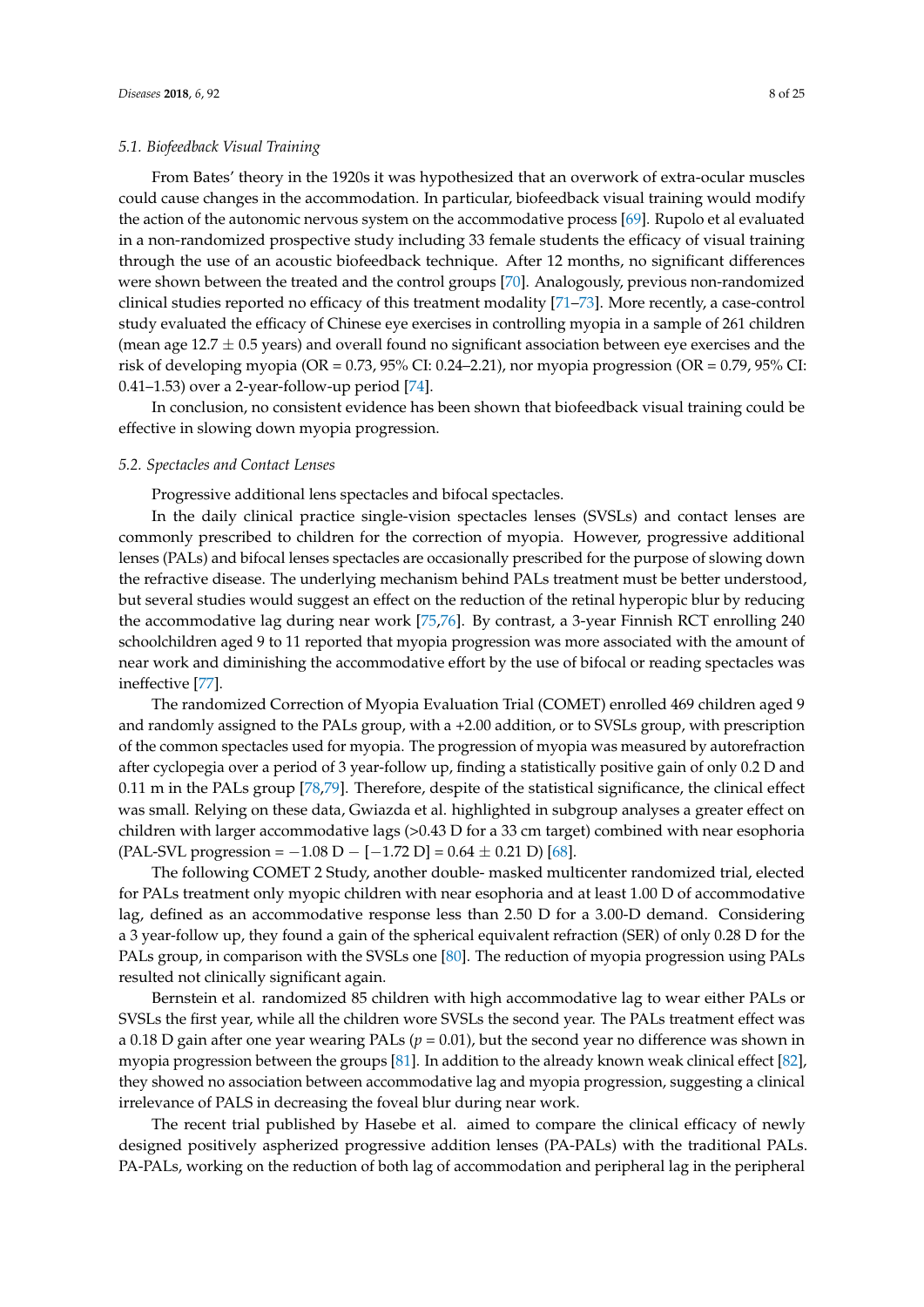retina, caused a  $0.27 \pm 0.11$  retardation of myopia progression during a 2 year-period, in agreement with PALs percentage efficacy ranges [\[83\]](#page-21-7).

On the contrary, Cheng et al. evaluated the effect of bifocal spectacles (BSLs) and prismatic bifocal spectacles on the reduction of myopia progression in a preselected sample of Chinese-Canadian children with high rate myopia (at least 0.50 D loss/year). Across the 3 year-follow-up period, this randomized, clinical trial reported a significant reduction in myopia progression of −0.81 D (*p* < 0.001) and −1.05 D (*p* < 0.001) in the bifocal lens and prismatic bifocal lens groups, respectively, in comparison with the single-vision lens groups. Furthermore, both bifocal groups resulted more efficacious during the first year of treatment and, overall, no significant difference was shown between the bifocal and the prismatic bifocal groups [\[84\]](#page-21-8). However, the positive results of this study could have been influenced by a population bias; in fact, Leung et Brown reported better visual outcomes wearing progressive lenses in myopic children with high myopia progression [\[85\]](#page-21-9). In fact, in contrast with multifocal lenses, the design of bifocal lenses would allow the segment line to work as a reminder to the child to deliberately use the reading portion of the bifocal lenses while performing near work and take advantage of a greater visual field [\[86\]](#page-21-10).

In conclusion, as the recent meta-analysis published by Huang reported, the clinical effect of both PALs and BSLs resulted modest in comparison with SVSLs or placebo with, respectively, a mean percentage difference in refractive changes of 0.17 (0.00–0.034 credible interval [CrI]) and 0.26 (−0.13–0.65 Crl). Thus, they should not be considered as a viable option to slow down myopia progression.

#### 5.2.1. Soft Bifocal Contact Lenses

Several studies focused on the potential role of soft contact lenses (SCLs) in the reduction of myopia progression [\[62,](#page-20-21)[87–](#page-21-11)[91\]](#page-21-12). The most accredited theories explaining the rationale of use of SCLs would suggest a reduction of the hyperopic defocus and an imposition of a myopic defocus [\[87](#page-21-11)[,92,](#page-21-13)[93\]](#page-21-14).

In this regard, Sankaridurg et al. showed in a 12-month non-randomized clinical study on Chinese children (baseline age 11.2 years old) how SCLs, designed to reduce the degree of relative peripheral hyperopia, decreased myopia progression of 34% (−0.57 D, 95% confidence interval [CI], −0.45–0.69 D), compared with spectacle lenses (−0.86, 95% CI, −0.74 to −0.99 D). However, despite the encouraging results, the study has some limitations. Firstly, since the mean age of treatment group was 11.6 years and the control group was 10.8 years, this age difference could have influenced the slower myopia progression in the treated group. Secondly, the control group should have been using ordinary contact lenses, instead of spectacles [\[93\]](#page-21-14).

On the other hand, daily contact lenses with regular replacement may allow a better compliance for the children, compared to spectacles lenses and atropine [\[93](#page-21-14)[,94\]](#page-21-15) and a reduction in the risk of microbial keratitis due to overnight orthokeratology [\[95\]](#page-21-16).

The CONTROL study recruited 86 multiethnic children aged 8 to 18 years old in a prospective, randomized clinical trial evaluating the effect of bifocal SCLs compared with the single vision contact lenses group (SVSCLs) on myopia progression over a period of 12 months. Children assigned to wear bifocal SCLs showed a pronounced relative reduction of 72% and 79%, respectively, in spherical equivalent and axial length ( $-0.79 \pm 0.43$  D compared with  $-0.22 \pm 0.34$  D of SVSCLs and  $0.24 \pm 0.17$  mm compared with  $0.05 \pm 0.14$  mm of SVSCLs control group) [\[61\]](#page-20-22). However, important limitations of this study are the short-term follow-up, (only 1 year) and the selection bias represented by the only inclusion of subjects with eso fixation disparity. Nonetheless, commercial interests should not influence the results of a study (since the first author had the patent of the lenses) and therefore it could be suggested that an independent study group should have carried out the study.

Another randomized, double-masked 2-year study, the Defocus Incorporated Soft Contact (DISC) trial, involved 221 children aged 8 to 13 in Hong Kong. DISC lenses encompassed concentric rings, providing an addition of +2.50 D and combining with the normal distance correction. The progression of the disease resulted 25% slower in children wearing DISC lenses than the SVSCLs group (0.30 D/year;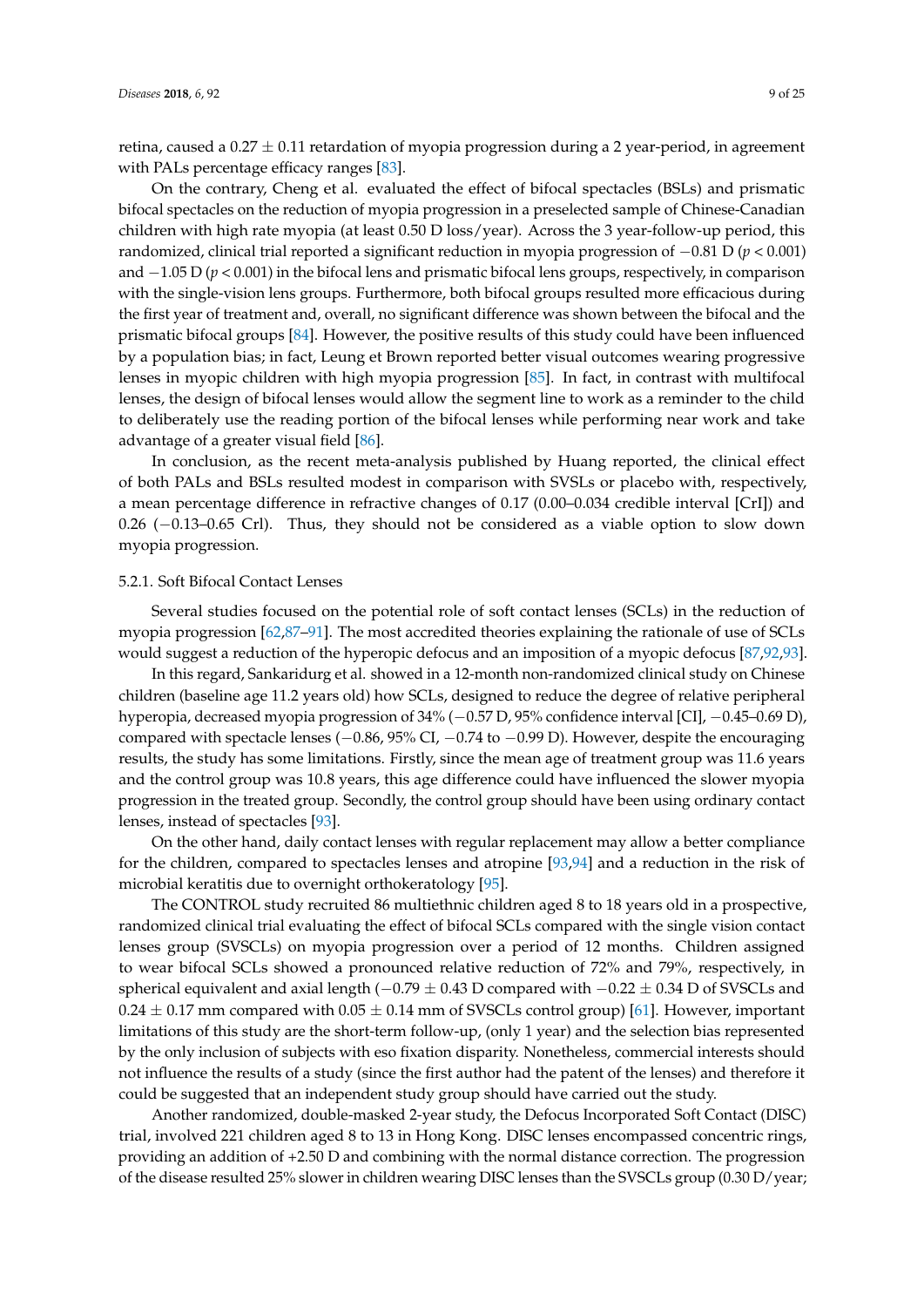95% CI −0.71 to −0.47 vs. 0.4 D/year; 95% CI −0.93 to −0.65, *p* = 0.031). Moreover, a stronger reduction of 46% of myopia progression was found in relation to a higher time spent wearing DISC lenses (5 h or more/day).

The study showed in addition some limitations: a high dropout rate (42%) was found, predominantly occurred during the first year due to a lack of patients' compliance; in addition, the retinal curvature profile examination was not performed, which could have altered the evaluation of the myopic defocus [\[62\]](#page-20-21).

Moreover, the CLAMP Study and another randomized clinical trial published by Katz investigated the role of rigid gas permeable contact lenses (RGPCLs) in the control of myopia progression. However, both of the studies showed the absence of clinical efficacy in children wearing RGPCLs and therefore they should not be considered as a viable option to slow down myopia progression [\[96](#page-21-17)[,97\]](#page-22-0).

Recently, Cheng et al. evaluated the clinical effect of SCLs with positive spherical aberration (+SA) in proportion to conventional SCLSs in a sample of children aged 8 to 11. They divided the study into 2 phases: the first one designed for the treatment (1–2 years) and the second withdrawal phase including a 1.5-year follow-up. Although they found a significant reduction of axial elongation (AL) in the group wearing SCSLs with + SA at months 6 and 12 (respectively, 65.3% and 38.6% less, *p* < 0.05), and likewise a slower myopia progression of 0.21 D in the same cohort group at months 6 (54.0%,  $p = 0.05$ ), no significant difference was found between the group neither in AL nor in SER during the withdrawal phase [\[92\]](#page-21-13). This would imply a negligible clinical effect of SCLs with +SA in the medium-long term.

The recent network meta-analysis published Huang et al. demonstrated that conventional SCLs compared to placebo or SVSLs had no overall significant effect on the control of myopia progression [−0.09, (−0.29–0.10 CrI)]. However, peripheral defocus modifying defocus SCLs resulted more effective than peripheral defocus modifying spectacles lenses, and more randomized clinical trials (RCTs) are needed to prove their efficacy [\[8\]](#page-17-7).

## 5.2.2. Orthokeratology

Orthokeratology (OrthoK) is a technique first experimented in the 1960s, involving the use of gas permeable contact lenses worn at night, which reshape temporally the corneal surface through a reverse geometry design. More specifically, OrthoK lenses work flattening the central cornea, which becomes thinner, redistributing the epithelial cells to the mid-periphery of the cornea. Thus, orthoK would slow myopia progression trough a reduction of the hyperopic peripheral refractive error and a resulting decrease in AL elongation [\[98,](#page-22-1)[99\]](#page-22-2).

The 2-year Longitudinal Orthokeratology Research in Children (LORIC) reported a reduction of  $2.09 \pm 1.34$  D in the OrthoK group compared with the control group wearing SVSLs after 24 months. Additionally, the OrthoK group showed an AL elongation of  $0.29 \pm 0.27$  mm, while the control group progressed to  $0.54 \pm 0.27$  mm after the follow-up period [\[63\]](#page-20-23). Similar results were reported by the Retardation of Myopia in Orthokeratology (ROMIO) Study, a 2-year follow-up RCT comparing AL elongation in children aged 6 to 10 assigned to wear either OrthoK lenses or SVSLs. They revealed an average AL elongation of  $0.36 \pm 0.24$  and  $0.63 \pm 0.26$  mm in the OrthoK and SVSLs groups, respectively. Hence, patients wearing OrthoK lenses showed a slower overall reduction in AL elongation by 43%, compared with subjects wearing SVSLs. In particular, OrthoK lenses resulted more efficacious in younger myopic children (aged 7–8), with a faster myopic progression rate, causing a decrease in AL elongation from 65% in the control group to 20% in the OrthoK group [\[64\]](#page-20-24). The dropout rate in the study was 27% in the OrthoK group and 20% in the control group, whereas other studies reported a dropout rate in patients wearing OrthoK lenses included between 6 and 30%. Thus, these evidences would suggest a reduced compliance in children wearing OrthoK lenses, with almost one third of the patients interrupting the treatment after few months [\[100,](#page-22-3)[101\]](#page-22-4).

A recent meta-analysis included seven studies (two RCTs and five NRCTs) and found a −0.26 mm (95% CrI, −0.31 to −0.21) weighted mean difference for AL between the OrthoK group and the control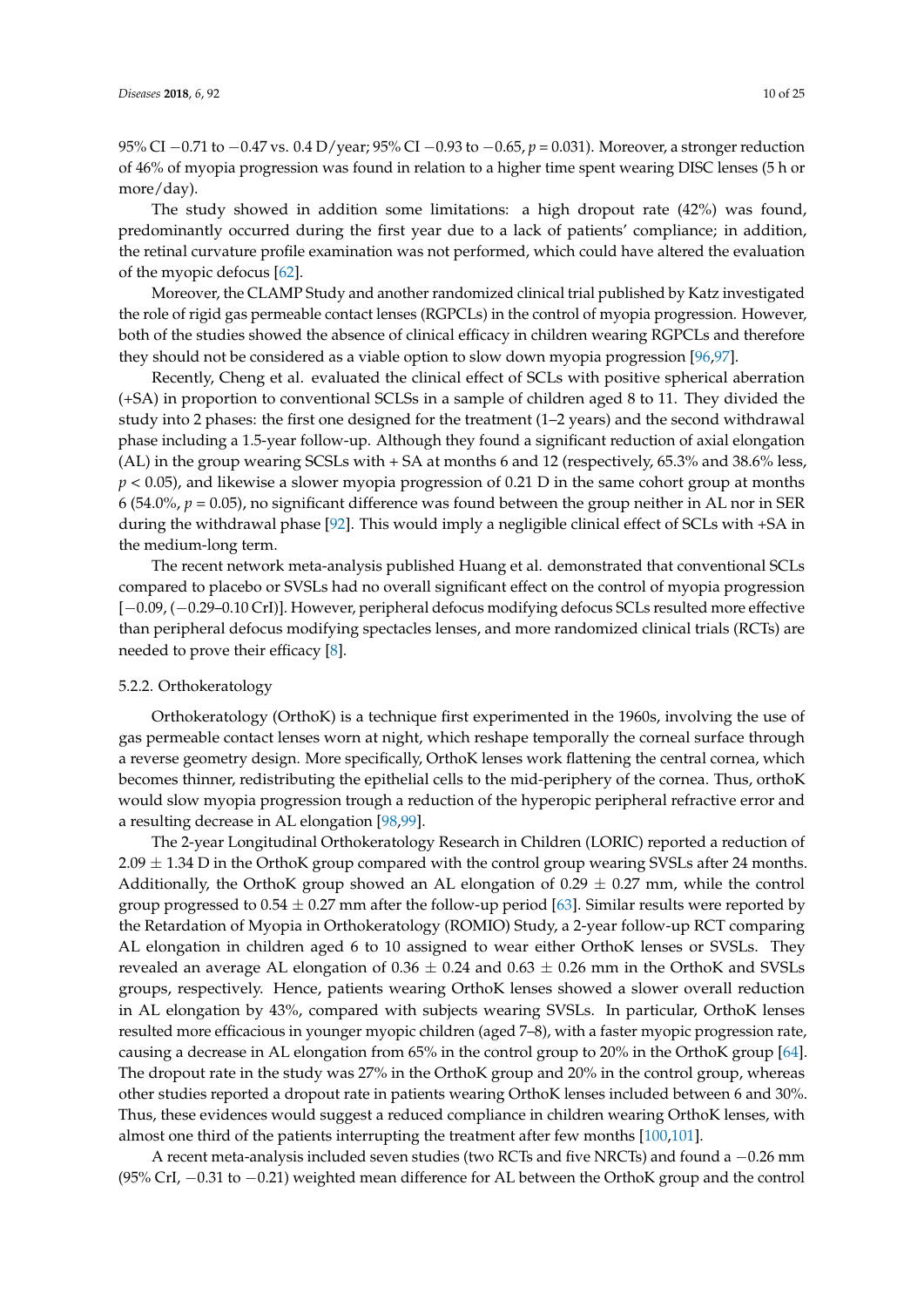group in a 2-year period follow-up [\[102\]](#page-22-5). Although a certain extent of OrthoK efficacy was shown, there are several limitations in this study; first of all, the number of the studies and the sample of patients analyzed were limited, secondly, the great variability between the targeted population and the study protocols could have restricted the reliability of the meta-analysis. Consequently, further larger-scale, randomized trials are needed in order to improve our knowledge with a long-term follow-up period and to better evaluate the real OrthoK efficacy.

In this perspective, the recent retrospective cohort study published by Lee et al. analyzed the association between overnight OrthoK and myopia progression over a period of 12-year follow-up. The OrthoK group had a significantly (*p* < 0.001) lower refractive error change compared with the control group during the follow-up period. Furthermore, the initial astigmatism power was identified as an important predictive variable for changes in refractive error. In fact, the presence of an astigmatism greater than or equal to −1.5 D, due to modifications in the corneal curvature, was more significantly associated with increased changes in refractive error over the follow-up years [\[103\]](#page-22-6).

Although also Huang et al. showed an overall mild efficacy of OrthoK in comparison with placebo or SVSLs (−0.15 mm/year decrease in AL elongation, −0.22 to −0.08 CrI) [\[8\]](#page-17-7), most of the studies lacked of a long-term wash-out period and did not focus thoroughly on the risk of myopia rebound. On this purpose, several studies reported that OrthoK discontinuation would lead to a faster myopia progression, comparable to children wearing SVSLs [\[104](#page-22-7)[,105\]](#page-22-8). Yang et al. revealed in a retrospective study that the corneal morphology and central corneal thickness (CCT) returned to the original values after only 3 months of OrthoK discontinuation, however no effect of myopia rebound was shown [\[106\]](#page-22-9).

Furthermore, several studies have highlighted an increased risk of infective keratitis secondary to OrthoK treatment and this evidence should not be neglected [\[107–](#page-22-10)[112\]](#page-22-11). The prolonged overnight wear of OrthoK lenses is an important risk factor facilitating the spread of infections [\[113,](#page-22-12)[114\]](#page-22-13). In a retrospective study, the incidence of infectious keratitis in children wearing overnight OrthoK lenses was 13.9 per 10,000 wearers every year [\[115\]](#page-22-14). A recent meta-analysis published by Kam et al. described the association between OrthoK lens wear and infectious keratitis, analyzing microbiological cultures. Remarkably, they found an overall positivity of microbiological cultures in 69.7% of the eyes studied (120/173 eyes), with Pseudomonas aeruginosa (36.4%) and Acanthamoeba (32.4%) as most commonly identified microorganisms. In addition, most of the patients with a positive microbiological culture resulted in the formation of corneal scars and 10% of them underwent surgical treatment [\[116\]](#page-22-15). Another retrospective study showed a higher percentage of patients (20.2%) who needed corneal transplantation, either elective or emergency, due to a perforation caused by contact lenses-associated infectious keratitis [\[117\]](#page-22-16).

In conclusion, the adoption of OrthoK lenses to slow myopia progression in children should be carefully pondered, since the risk-benefit ratio combined with the low compliance of the patients has not given unidirectional results yet.

#### *5.3. Pharmacological Treatments*

The Cochrane database review in 2011 examined several drugs against myopia and assessed that, among them, antimuscarinic agents and in particular atropine would represent the most effective treatment to slow the progression of the disease [\[118\]](#page-22-17). The exact mechanism by which atropine, a non-selective muscarinic antagonist, would exert its effect should still be better clarified, but some studies would rule out a mechanism acting on the accommodative pathway [\[119](#page-22-18)[,120\]](#page-22-19) Atropine would rather be involved in a neurochemical cascade starting from the retina, as most of the evidences would suggest [\[121,](#page-23-0)[122\]](#page-23-1). In this regard, Arumugam et al. showed in mammalian models that highly selective antimuscarinic agents such as MT7 (M1 receptors antagonist) and MT3 (M4 receptors antagonist) prevented form-deprivation myopia, acting on retinal muscarinic receptors at concentrations closer to the receptor affinity constants rather than concentrations found in sclera and choroid [\[123,](#page-23-2)[124\]](#page-23-3). Furthermore, it was demonstrated an increased release of dopamine by the RPE following atropine injection both in vivo and in in vitro studies [\[125\]](#page-23-4).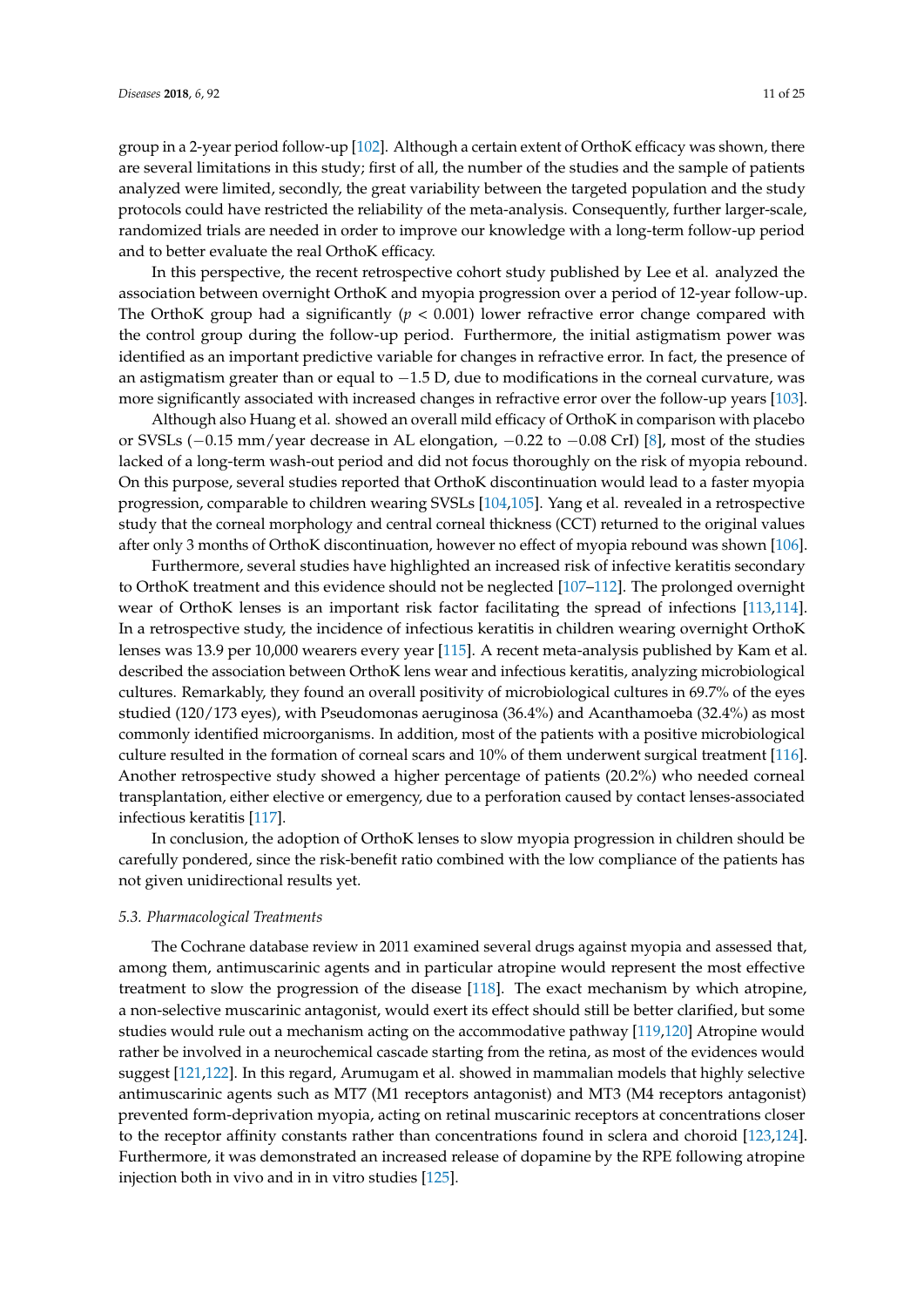Also, the role of ocular hypotensive drugs (β-adrenergic blockers) has been investigated in some clinical trials, because the increased intraocular pressure was hypothesized to cause a passive stretching of the sclera with a following growth of the eye size [\[126\]](#page-23-5). A randomized clinical study compared the efficacy of a β-blocker drug, timolol 0.25%, with spectacles in 150 Danish children. However, after a 2-year follow-up period, they found no significant differences in the myopia progression rate between the two groups (−0.59 D per year in the timolol group compared with −0.57 D per year in the single vision group) [\[121\]](#page-23-0). In this regard, the recent meta-analysis published by Huang et al. showed that timolol was inferior to most of the interventions, with an overall treatment effect even smaller than SVSLs or placebo ( $-0.02$  D,  $-0.29$  to 0.10) [\[8\]](#page-17-7).

Given the findings in animal models and its potential role in reinforcing the posterior sclera and in preventing axial elongation, 7-methylxanthine (7-mx), an adenosine antagonist, has been investigated in the prevention of myopia [\[40](#page-19-5)[,127\]](#page-23-6). Moreover, in primates 7-mx has been proven to reduce the axial myopia produced experimentally by hyperopic defocus [\[128\]](#page-23-7). In humans, a randomized, 36-month pilot study evaluated the effect of systemic administration of 7-mx in 68 myopic children and revealed its efficacy in decreasing axial myopic elongation in comparison with placebo after 24 months of treatment. In the third year of follow-up, after the 7-mx treatment was discontinued, both of the groups were aligned again with increase in axial elongation, proving the efficacy of the adenosine agonist [\[41\]](#page-19-6). However, no further studies on humans were carried out and therefore it is difficult to draw any reliable conclusion on the clinical efficacy of this drug. Thus, further studies are needed to better investigate its potential role in the prevention of myopia.

Furthermore, also the potential role of latanoprost, a prostaglandin analog, is being investigated in animal models. In fact, as previously explained, the rationale of the use of hypotensive drugs would reside in the lower pressure exerted on the sclera and subsequently a decreased axial elongation [\[126\]](#page-23-5). In a recent study, latanoprost has shown to be effective in reducing not only the intraocular pressure, but also axial elongation and refractive error in guinea pigs [\[129\]](#page-23-8). Thus, given the encouraging results of this drug commonly used in the treatment of glaucoma, further studies should better define its possible role in the prevention of myopia, not neglecting the tolerability and the possible side effects of a hypotensive drug in children.

Tropicamide, a short acting cycloplegic drug, showed in a study including 25 twins in the United States treated with a combination of 1% tropicamide eye drops and BSLs no efficacy in myopia progression after  $3\frac{1}{2}$  years of follow up [\[130\]](#page-23-9). Hence, due to the short duration of action combined with the poor clinical efficacy further studies on tropicamide have not been conducted.

Pirenzepine, a selective M1 receptors antagonist, has been investigated in several studies because is less likely to cause atropine-related side effects like cycloplegia and mydriasis. Animal models have shown efficacy of this antimuscarinic agent in slowing experimental-induced myopia progression [\[131,](#page-23-10) [132\]](#page-23-11).

The Asian Pirenzepine Study Group evaluated in a double-masked, multicenter study the safety and efficacy of pirenzepine 2% ophthalmic gel applied twice a day in children aged 6–12. After one year of treatment the pirenzepine group showed better outcomes in comparison with the placebo group in terms of refractive status and axial length (0.47 D vs. 0.84 D, *p* < 0.001) and (0.20 mm vs. 0.33 mm,  $p = 0.008$ ) respectively, with a tolerable dropout rate (11%) due to adverse events [\[65\]](#page-20-25). Analogously the 2-year randomized US Pirenzepine Study Group reported in children aged 8 to 12 a slower myopia progression in the pirenzepine group compared with the placebo one (0.58 D vs. 0.99 D, *p* = 0.008). Moreover, pirenzepine ophthalmic gel 2% provided a good safety profile; in fact, the most frequent adverse events, such as papillae/follicles, medication residue and abnormalities of accommodation, resulted mild to moderate in severity and the dropout rate was only 11% of the patients in the 2-year follow-up [\[66\]](#page-20-26). Although both of the studies showed promising results in slowing myopia progression with a good compliance of the patients, further clinical trials investigating pirenzepine were not performed, probably overshadowed by the clinical relevance of atropine in ATOM 1 and ATOM 2 trials [\[67](#page-20-27)[,133\]](#page-23-12). However, laboratory research in vitro and vivo on this drug is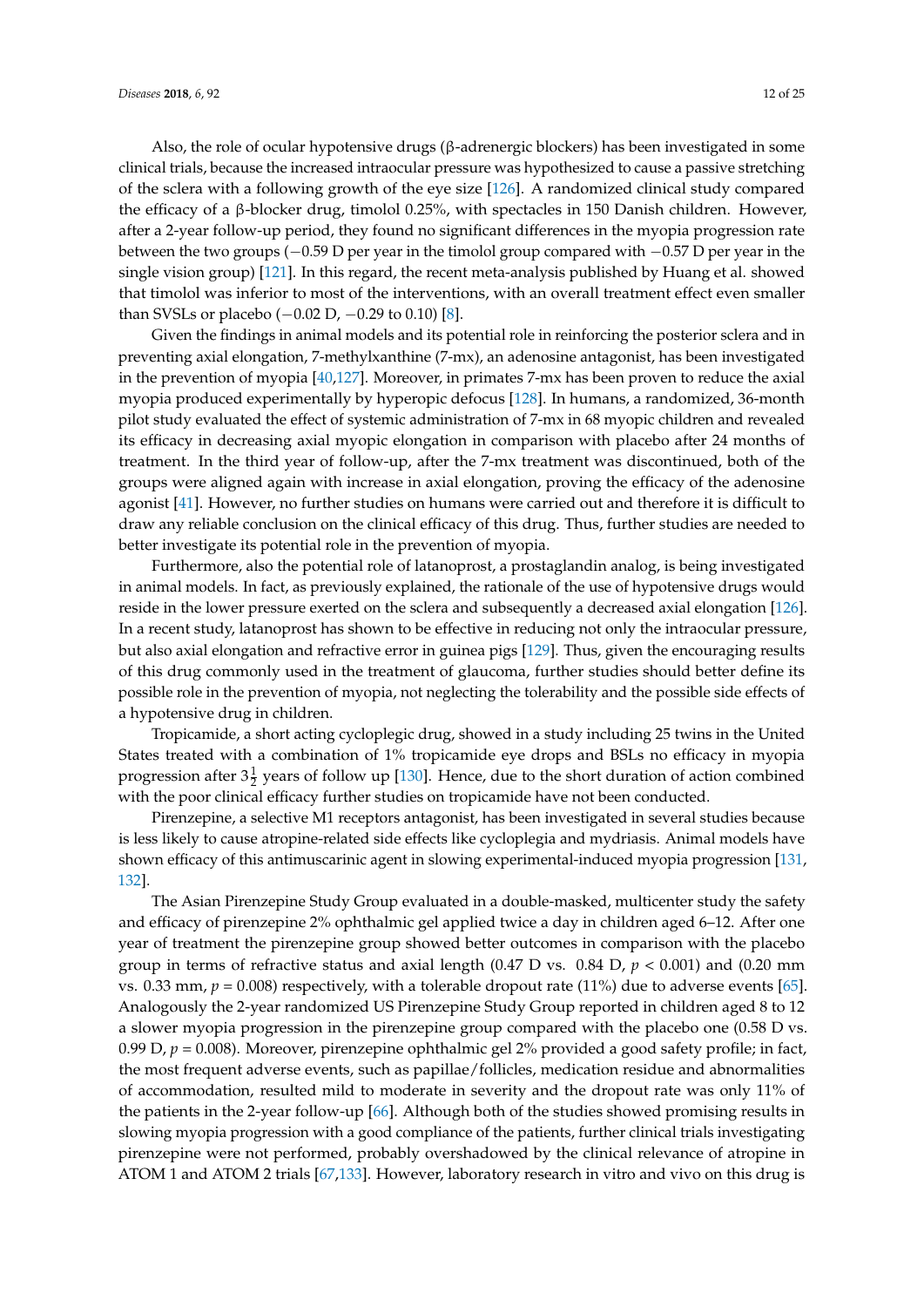still continuing and, in a recent study published in 2017, pirenzepine was encapsulated into micelles with acid sorbic and displayed an improvement of its bioa-vailabilty and corneal permeability thanks to the above-mentioned lipophilization process [\[134\]](#page-23-13). In the near future, given the encouraging laboratory and clinical evidence, further RCT are needed to better describe the application of pirenzepine in slowing myopia progression.

Among the antimuscarinic drugs, also cyclopentolate has shown promising results in the treatment of myopia progression. In fact, Huang et al reported an overall moderate effect in comparison with SVSLs or placebo, with an overall gain of 0.33 D (-0.22 to 0.67) based on network meta-analysis [\[8\]](#page-17-7). However, in 1989 a randomized clinical trial had already reported a clinical efficacy inferior to atropine. In the study they randomized patients into 3 groups: the first group was treated with atropine 1% eye drops at night, the second with cyclopentolate 1% eye drops at night and the third received placebo (normal saline) eye drops. After 1 year of treatment, the myopic progression rate was −0.219 D in the atropine group, −0.578 D in the cyclopentolate group, and −0.914 D in the saline group [\[135\]](#page-23-14). These results would suggest a moderate effect displayed by cyclopentolate in the management of myopia, but inferior in efficacy than atropine.

In 1984 Brodstein et al. had already pointed out the role of atropine 1% in slowing myopia progression in a sample of 253 American children followed up for up to 9 years [\[136\]](#page-23-15); however, the non-randomized nature of the study does not allow to draw significant conclusions from these results.

The Atropine in the Treatment of Childhood Myopia study (ATOM 1) was designed as a randomized, placebo-controlled, double-masked trial and recruited 400 Asian children aged 6 to 12 years with refractive error of SED between −1.00 D and −6.00. Children were randomized to receive either atropine 1% or placebo vehicle drops unilaterally in one eye at bedtime and changes in SED and AL were measured by cycloplegic autorefraction and ultrasonography. After a 2-year treatment period, 86.5% of the patients completed the study and the atropine-treated group showed a significant slower myopia progression with a difference of −0.92 D in SED (95% confidence interval, −1.10 to −0.77 D; *p* < 0.001) and 0.40 mm in AL (95% confidence interval, 0.35–0.45 mm; *p* < 0.001) compared with the placebo. In addition, no serious adverse effect was described in the treated population, except for allergic reactions (4.5%), glare (1.5%) and blurred near vision (1%) [\[67\]](#page-20-27).

In 2009 Tong et al. analyzed the myopia progression in the same population of ATOM 1 after a 1-year washout period. Overall, after 3 years (including 2 years of treatment and 1 year of washout period) children treated with atropine 1% showed a less severe myopia progression (-4.29  $\pm$  1.67 D vs. −5.22 ± 1.38 D, *p* > 0.001). However, during the washout period there was a significant higher rate of myopia progression in the atropine-treated group ( $-1.14 \pm 0.80$  D) compared with the placebo group (−0.38 ± 0.39 D, *p* < 0.0001). These results revealed that atropine 1% discontinuation led to a rebound phenomenon, especially in the first 6 months of the washout period. In this regard, the authors would identify the cycloplegic effects of atropine as the underlying cause of the rebound phenomenon, because they found changes in accommodation but not in AL [\[137\]](#page-23-16).

The Atropine 2 Treatment of Childhood Myopia (ATOM 2) study aimed to compare the clinical efficacy and safety of lower doses of atropine with ATOM1 historical controls. 400 Asian children aged 6 to 12 years with myopia of at least −2.0 D were enrolled and randomized to be treated in a 2:2:1 ratio with atropine 0.5%, atropine 0.1% and atropine 0.01%, respectively. After a 2-year treatment period, the mean myopia progression was  $-0.30 \pm 0.60$ ,  $-0.38 \pm 0.60$ , and  $-0.49 \pm 0.63$  D in the atropine 0.5%, 0.1%, and 0.01% groups, respectively ( $p = 0.02$  between the 0.01% and 0.5% groups; between other concentrations  $p > 0.05$ ). By comparison, the myopia progression in ATOM1 study resulted  $-1.20 \pm 0.69$  D in the placebo group and  $-0.28 \pm 0.92$  D in the atropine 1%-treated group. Atropine 0.01%, even if initially assumed to have a minimal effect on myopia progression and therefore used as a potential control, displayed a significant clinical effect ( $-0.49$  D  $\pm$  0.63 D/2 years) with smaller differences in SED and AL with the higher-dose atropine 0.5% group (0.19 D and 0.13 mm/2 years, respectively). In addition, atropine 0.01% provided a better ocular side effect profile than higher dose groups, with the accommodation remaining at 11.8 D (compared with 6.8 D and 4 D in the 0.1% and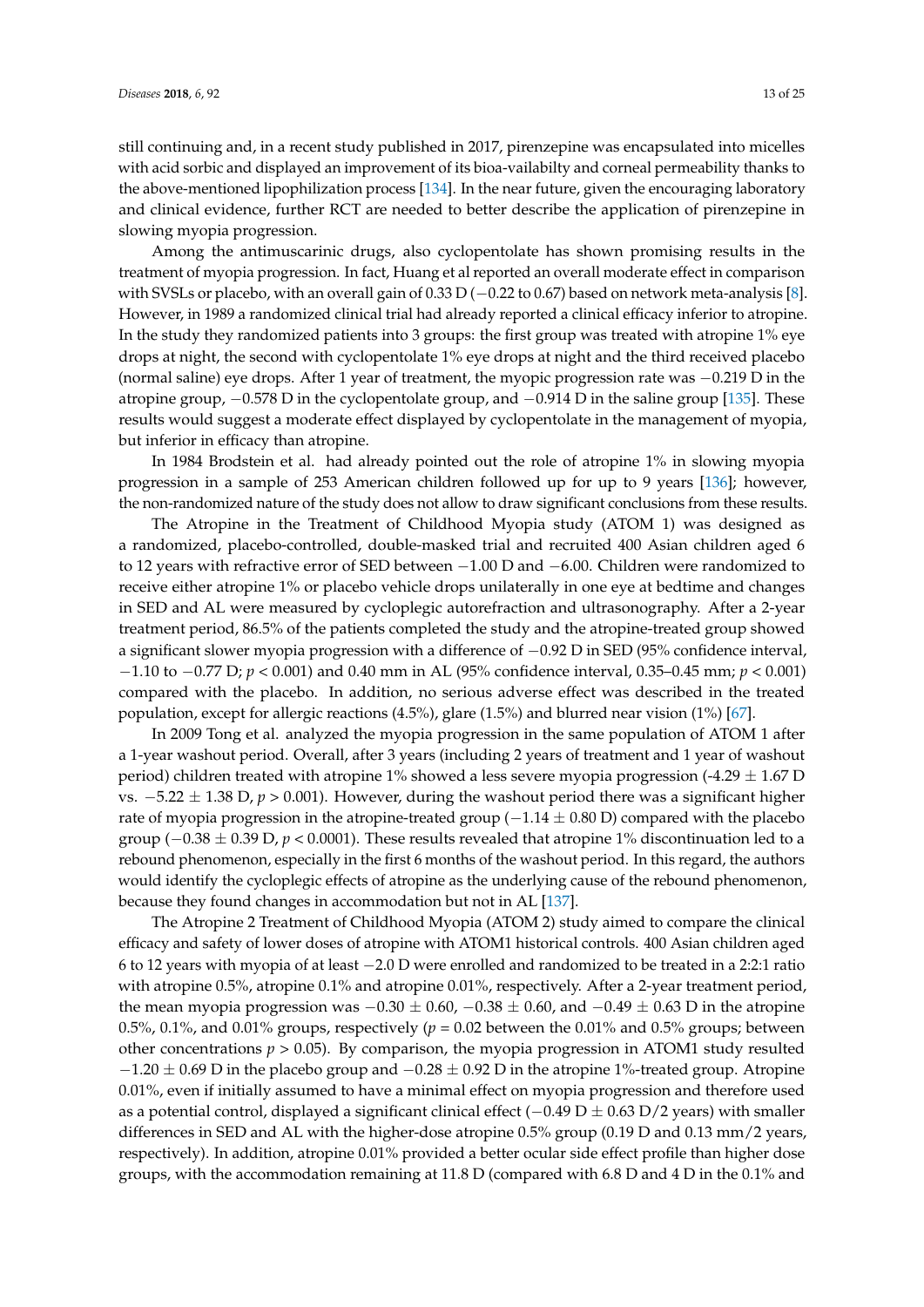0.5% atropine groups, respectively) and a mean photopic pupil size change after 2 years of 0.74 mm (2.25 mm and 3.11 mm in the 0.1% and 0.5% groups, respectively) [\[133\]](#page-23-12).

Furthermore, Chia et al. extended the ATOM 2 study evaluating myopia progression after 1 year of washout period. Like the previous ATOM 1 study, they highlighted a dose-related rebound phenomenon in the 89% of the patients who completed the washout period. In fact, children treated with atropine 0.5% showed a faster myopia progression ( $-0.87 \pm 0.52$  D), compared with the 0.1% group (−0.68 ± 0.45 D) and the 0.01% group (−0.28 ± 0.33 D, *p* < 0.001). AL elongation was also more significant in the 0.5% (0.35  $\pm$  0.20 mm) and 0.1% (0.33  $\pm$  0.18 mm) eyes, in comparison with the 0.01% eyes  $(0.19 \pm 0.13 \text{ mm}, p < 0.001)$  [\[138\]](#page-23-17).

In addition, they selected children originally assigned to the 0.5%, 0.1%, 0.01% groups in ATOM2 with a myopia progression rate higher than -0,5 D after the washout period and retreated them with atropine 0.01% along an additional 2-year treatment period. They reported an overall myopia progression of  $-1.38 \pm 0.98$  D,  $-1.83 \pm 1.16$  D,  $-1.98 \pm 1.1$  D in the 0.01%, 0.1%, 0.5% groups, respectively [\[139\]](#page-23-18). In conclusion, atropine 0.01% drops not only caused the least rebound effect after the washout period, but also guaranteed over the long-term period the best clinical efficacy in slowing down myopia progression and the most tolerable side effects in comparison with higher doses.

However, although ATOM 1 and ATOM 2 have shown promising results in the management of myopia progression, there is an important selection bias in the population, since only children of Asian ethnicity have been investigated in these studies. For this reason, Polling et al. evaluated the efficacy of atropine 0.5% in a sample of 77 children in the Netherlands with high myopia (−6.6 D mean SER at baseline), composed by children of European  $(n = 53)$ , Asian  $(n = 18)$  and African  $(n = 6)$ descents. The 78% of the children completed the 1-year treatment period, showing a significant reduction in myopia progression rate, decreasing from  $(-1.0 \text{ D}/\text{year} \pm 0.7)$  before the treatment to  $(-0.1 \text{ D/year} \pm 0.7)$  after the 12 months. Despite the high incidence of dose-related side effects like photophopia (78%), reading problems (38%), headaches (22%), atropine showed an important clinical efficacy in slowing down progressive myopia also in European children. However, given the non-randomized nature of the study, conclusions should be drawn very carefully from it [\[140\]](#page-23-19).

Similarly, Clark et al. reported in a retrospective case-control study including 60 American children the significant decrease in myopia progression after 1-year atropine 0.01% treatment  $(-0.1 \pm 0.6 \text{ D}/\text{year}$  in the treated group vs.  $-0.6 \pm 0.4 \text{ D}/\text{year}$  in the control group) [\[141\]](#page-23-20).

Loughman et al. studied the acceptability of atropine 0.01% in a population of Caucasian students aged 18–27. Although they found a statistical modification of pupil size  $(p = 0.04)$  and responsiveness (*p* < 0.01), the visual acuity and the reading speed were not significantly affected and therefore they confirmed an overall good impact on the patients' quality of life [\[142\]](#page-23-21).

Recently, based on the results of ATOM 1 and ATOM 2 studies, Schittkoswki et al. published practical guidelines dealing with the posology of atropine 0.01% in the treatment of myopia. In these guidelines atropine 0.01% treatment should last 2 years; in fact, as already reported by Chia et al., atropine would exert an increased efficacy during the second year of treatment [\[139\]](#page-23-18). After the 2-year period, the administration of atropine should be stopped if the myopia progression rate is slower than 0.25 D/year during the second year; on the contrary, a myopia progression rate faster than 0.5 D/year would justify a resumption of the treatment. Moreover, these guidelines would suggest a 6-month follow-up, including cycloplegic refraction and axial length measurements [\[143\]](#page-24-0).

Hence, most of the evidences seem to agree with the administration of atropine 0.01% as a first line treatment in the prevention of myopia progression; however, a recent prospective cohort Indian study published in 2017, aimed to evaluate the clinical efficacy of atropine 1% in children with progressive myopia (defined as  $\ge -0.5$  D/year) and high myopia at baseline (mean baseline sphere  $-5.2$  D). After a mean 23-month follow-up the disease progression rate decreased from −0.6 D/year (range  $-0.5$  D/year to  $-3$  D/year) to  $-0.2$  D/year (range 0 D/year to  $-1.5$  D/year) after atropine 1% daily application. For this reason, the authors would suggest a potential role of atropine 1% as a second line treatment for rapid progressions and non-responders to lower doses of atropine; however, an important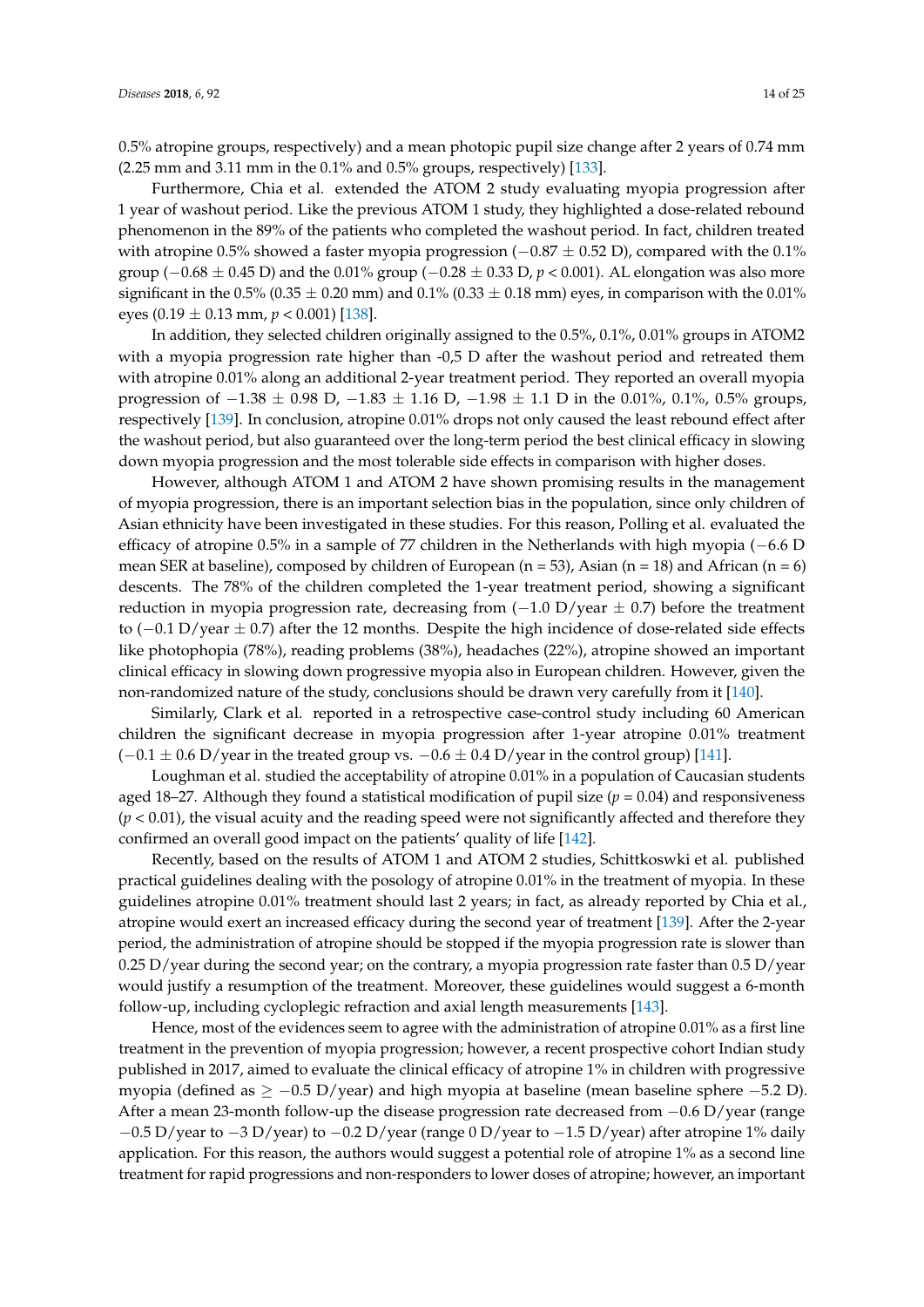limitation of the study is that the washout period and the rebound effect were not evaluated and, therefore, further studies should provide a long-term efficacy and safety profile of atropine 1% [\[144\]](#page-24-1). In addition, the population analyzed was over 90% ethnic Chinese, and therefore further clinical trials in other ethnic populations should be performed.

In the network meta-analysis Huang et al. reported that the treatment effect of atropine (high, moderate and low-dose) in comparison with placebo or SVLSs was strong and in particular high-dose atropine (1% and 0.5%) was significantly superior ( $p < 0.05$ ) to other interventions, except for moderate-dose atropine (0.1%) and low-dose atropine (0.01%) [\[8\]](#page-17-7).

In conclusion, although atropine has shown a dose-related clinical efficacy in slowing down myopia progression, the low-dose formulation could be considered the best candidate treatment because of the minimal clinical side effects and the least rebound phenomenon (Table [2\)](#page-15-0).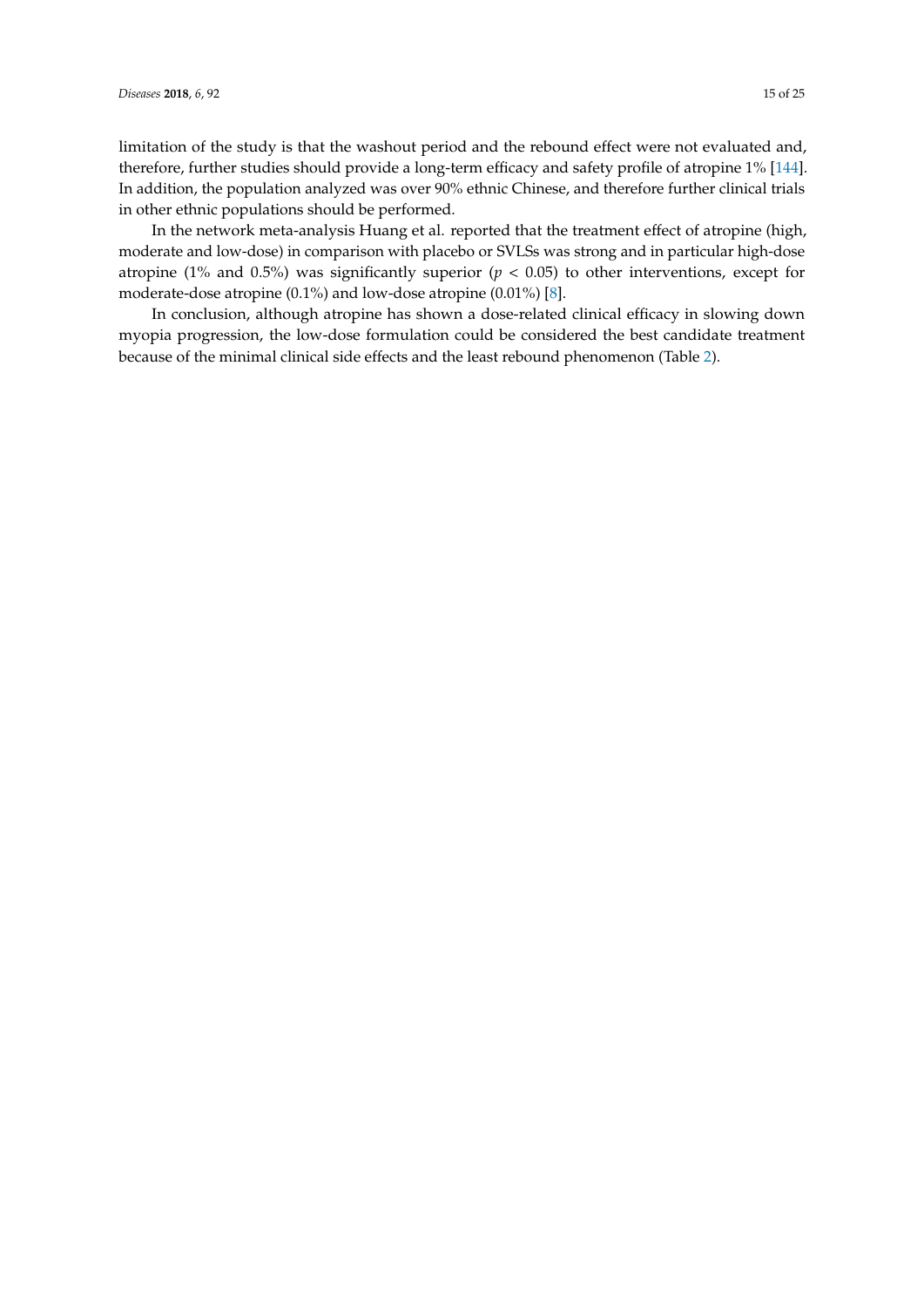| Intervention                | <b>Mechanism of Action</b>                                                                                    | Overall Gain in SER and/or Decreased AL Elongation | Degree of Efficacy (0-3) |  |
|-----------------------------|---------------------------------------------------------------------------------------------------------------|----------------------------------------------------|--------------------------|--|
| Atr H                       | Putative non-accomodative pathway, increase retinal DA levels [126,145]                                       | SER: 0.68 (0.52-0.84)                              | 3                        |  |
|                             |                                                                                                               | AL: $-0.21$ ( $-0.28$ to $-0.16$ )                 |                          |  |
| Atr L                       | Putative non-accomodative pathway, increase retinal DA levels                                                 | SER: 0.53 (0.21-0.85)                              | 3                        |  |
|                             |                                                                                                               | AL: $-0.15$ ( $-0.25$ to $-0.05$ )                 |                          |  |
| Pir                         | Selective M1 receptor antagonist, same putative mechanism of atropine                                         | SER: 0.29 D (0.05 to 0.52)                         |                          |  |
|                             |                                                                                                               | AL: $-0.09$ ( $-0.17$ to $-0.01$ )                 |                          |  |
| Cyc                         | Antimuscarinic agent, same putative mechanism of atropine                                                     | SER: $0.33$ ( $-0.02$ to $0.67$ )                  |                          |  |
| Ortho-K lenses              | Reduction of the hyperopic peripheral refractive error, reshaping the<br>temporal surface of cornea [146]     | AL: $-0.15$ ( $-0.22$ to $-0.08$ )                 |                          |  |
| <b>PDMCLs</b>               | Reduction of peripheral myopic defocus                                                                        | SER: $0.21$ (-0.07 to 0.48)                        |                          |  |
|                             |                                                                                                               | AL: $-0.11$ ( $-0.20$ to $-0.03$ )                 | $\overline{2}$           |  |
| PASLs                       | Putative reduction of the retinal hyperopic blur by decreasing the<br>accommodative lag during near work [83] | SER: 0.14 (0.02 to 0.026)                          |                          |  |
| <b>BSLs</b>                 | Putative reduction of the retinal hyperopic blur by decreasing the                                            | SER: $0.09$ ( $-0.07$ to 0.25)                     |                          |  |
|                             | accommodative lag during near work [147]                                                                      | AL: $-0.06$ ( $-0.12$ to 0.00)                     |                          |  |
| <b>SCLs</b>                 | Putative reduction of peripheral hyperopia [148]                                                              | SER: $-0.09$ ( $-0.29$ to 0.10)                    |                          |  |
| <b>MOA</b>                  | Putative increased release of DA induced by light exposure [149]                                              | SER: $0.14$ (-0.17 to 0.46)                        |                          |  |
| Tim                         | Reduction of intraocular pressure would reduce scleral stretching [150]                                       | SER: $-0.02$ ( $-0.31$ to 0.27)                    |                          |  |
| <b>RGPCLSs</b>              | Putative reduction of peripheral hyperopia [151]                                                              | AL: $0.02$ (-0.05 to 0.10)                         |                          |  |
| <b>USVSLs</b>               |                                                                                                               | SER: $-0.11$ ( $-0.35$ to 0.13)                    |                          |  |
|                             | Spectacles designed to reduce the peripheral hyperopic defocus                                                | AL: $0.03$ ( $-0.06$ to $0.11$ )                   |                          |  |
| Trop                        | Cycloplegic agent, same putative mechanism of atr [152]                                                       | No randomized studies                              | $\mathbf{0}$             |  |
| Biofeedback visual training | Modification of autonomic nervous system in order to help the<br>accommodation process [69]                   | No randomized studies                              | $\mathbf{0}$             |  |

|  |  |  | Table 2. Treatment efficacy of each intervention compared with Single Vision Spectacles Lenses/Placebo (based on Huang et al. network meta-analysis) [8]. |  |
|--|--|--|-----------------------------------------------------------------------------------------------------------------------------------------------------------|--|
|--|--|--|-----------------------------------------------------------------------------------------------------------------------------------------------------------|--|

<span id="page-15-0"></span> $AL = axial elongation At = atropine; At H = high-dose atropine (1%, 0.5%); At H = low-dose atropine (0.01%) BSLs = bifocal spectacle lenses; Cyc = cyclopentolate;$ D = diopters; MOA = more outdoor activities (14–15 h/week) OrthoK = orthokeratology; PASLs = progressive addition spectacles lenses; PBSLs = prismatic bifocal spectacles lenses; PDMCLSs = peripheral defocus modifying contact lenses; Pir = pirenzepine; RGPCLs = rapid gas-permeable contact lenses; SCLs = soft contact lenses SER= spherical equivalent refraction; Tim = timolol; Trop = tropicamide; USVSLs = undercorrected single vision spectacle lenses. Degree of efficacy: 3 = most effective; 2 = moderately effective; 1 = less effective; 1 = less effective; 1 = less effe  $0 =$  ineffective.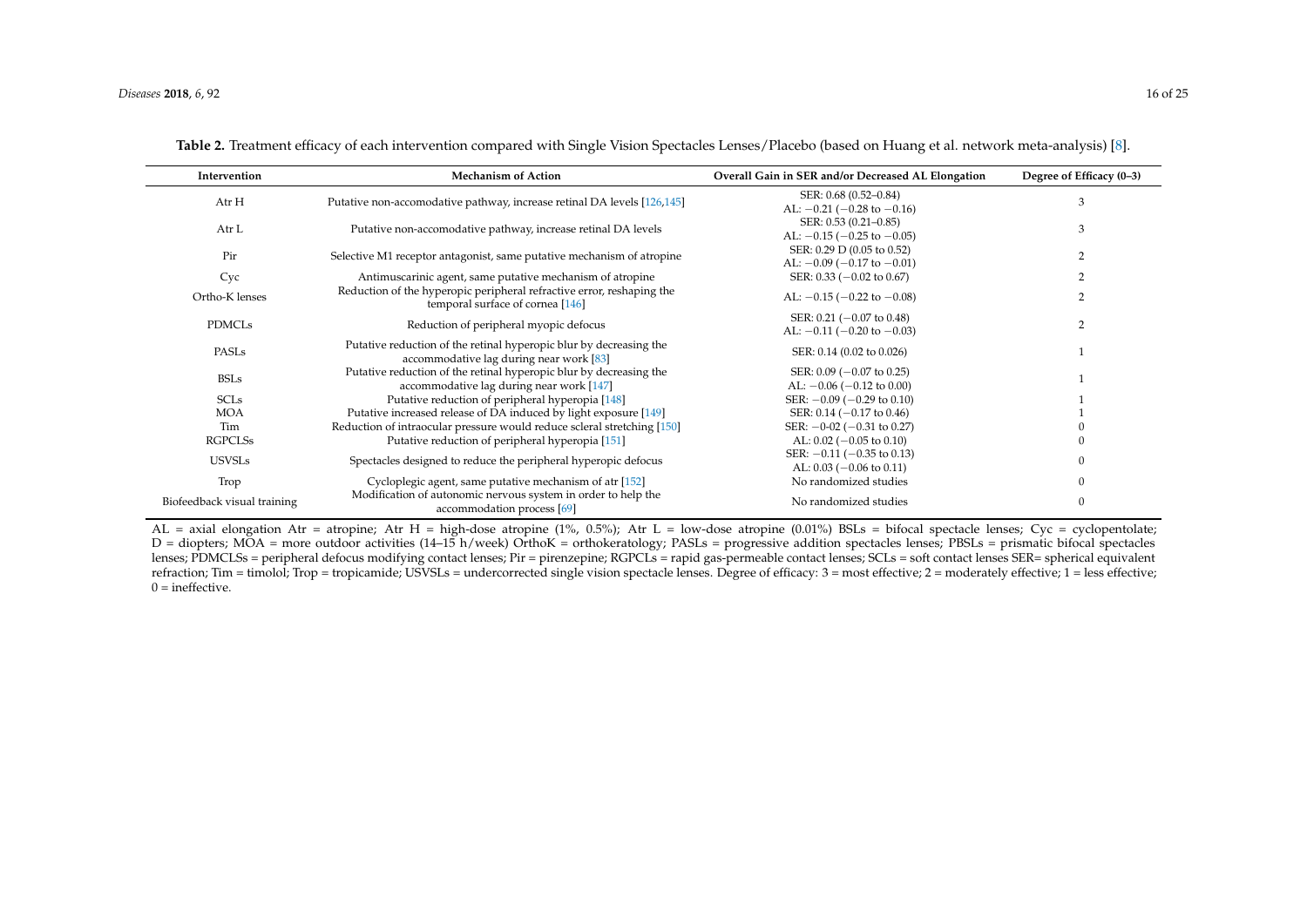## **6. Discussion**

Myopia has been recognized worldwide as one of the most compelling ocular diseases by the World Health Organization's Global Initiative for the Elimination of Avoidable Blindness [\[153\]](#page-24-10). Moreover, the Gutenberg Eye Study reported in the UK a comparable prevalence of the disease between Asian students (53.4%) and Caucasian students (50%), underlying the growing epidemic spread also in the Western countries [\[154\]](#page-24-11).

Thus, many prophylactic interventions have been investigated in order to prevent or at least to slow down the progression of the disease.

Several studies have demonstrated that the genetic background plays an important role in the development of myopia; in fact, a positive association between parental myopia and child's risk of developing the condition has been shown [\[155\]](#page-24-12). However, genetics represents obviously a non- modifiable variable and, for this reason, prevention should start from simple behavioral strategies dealing with the reduction of environmental risk factors. From the recent meta-analysis published by Xiong et al. prolonged outdoor activities would be more significantly involved in the reduction of myopia onset, rather than its progression [\[52\]](#page-19-17). However, although the increase of outdoor activities would exert an overall modest effect on myopia progression, they should be considered more comprehensively as a simple and far-sighted strategy aiming to improve the global health of the child [\[49](#page-19-14)[–51\]](#page-19-16). In fact, several studies reported the positive association between outdoor physical activities and a good health condition in children [\[156–](#page-24-13)[158\]](#page-24-14).

The clinical efficacy of both PALs and BSLs resulted to be small in several clinical trials and therefore they should not be considered as a first line treatment in the prevention of myopia progression [\[68\]](#page-20-20).

The CONTROL and the DISC Studies reported in children wearing SCLs a reduction of myopia progression by 72% after a 1-year period follow-up and by 25–46% after 24 months, respectively [\[61](#page-20-22)[,62\]](#page-20-21). However, the high dropout rate reported (42%), the additional skills required by contact lenses wearers and the lack of longer-term efficacy evidence represent an important limitation in the adoption of SCLS in children to slow myopia progression.

On the other hand, orthoK lenses have shown the most relevant effect on the AL elongation reduction in several RCTs. The LORIC Study reported a decrease of AL elongation by 46% in orthoK lenses compared to SVLSs after a 24-month follow-up and in parallel the ROMIO Study revealed an overall reduction in AL elongation by 43%, especially in younger children with faster myopia progression rate [\[63](#page-20-23)[,64\]](#page-20-24). However, further clinical trials are needed to provide a better knowledge of changes in SER and more evidences along a longer-term follow-up with a thorough evaluation of the washout period. In fact, some studies reported the likely presence of rebound phenomenon after ortho-K lenses discontinuation, with a faster myopia progression rate revealed mainly in the first 3 months [\[106\]](#page-22-9). In addition, several studies revealed a low compliance of the patients wearing ortho-K lenses, mostly due to a lack of motivation for wearing everyday overnight contact lenses [\[100,](#page-22-3)[101\]](#page-22-4). Nonetheless, the significant risk of developing infectious keratitis in overnight ortho-K wearers constitutes an important factor that should not be neglected, exposing the children to possibility of sight-threatening complications [\[112](#page-22-11)[,116\]](#page-22-15). Ultimately, weighing the risk-benefit ratio, ortho-K lenses should not be considered the first choice in the prevention of myopia progression.

From ATOM 1 and ATOM 2 Trials emerged the dose-related clinical efficacy of atropine, from an overall 50% myopia progression reduction with atropine 0.01% to a 77% decrease with atropine 1%. However, higher doses of atropine have shown a more significant rebound phenomenon and a higher incidence of ocular side effects like allergic reactions, glare and blurred near vision in comparison with atropine 0.01% [\[67](#page-20-27)[,133\]](#page-23-12). In this regard, the latter formulation demonstrated the most tolerable safety profile for the children combined with the least rebound phenomenon after discontinuation, leading to most convincing long-term results in order to be considered the first line treatment in slowing myopia progression [\[73](#page-20-17)[,146,](#page-24-15)[150\]](#page-24-16). However, further studies are needed to provide globally broad range results in other populations and give more appropriate instructions on the posology of the drug.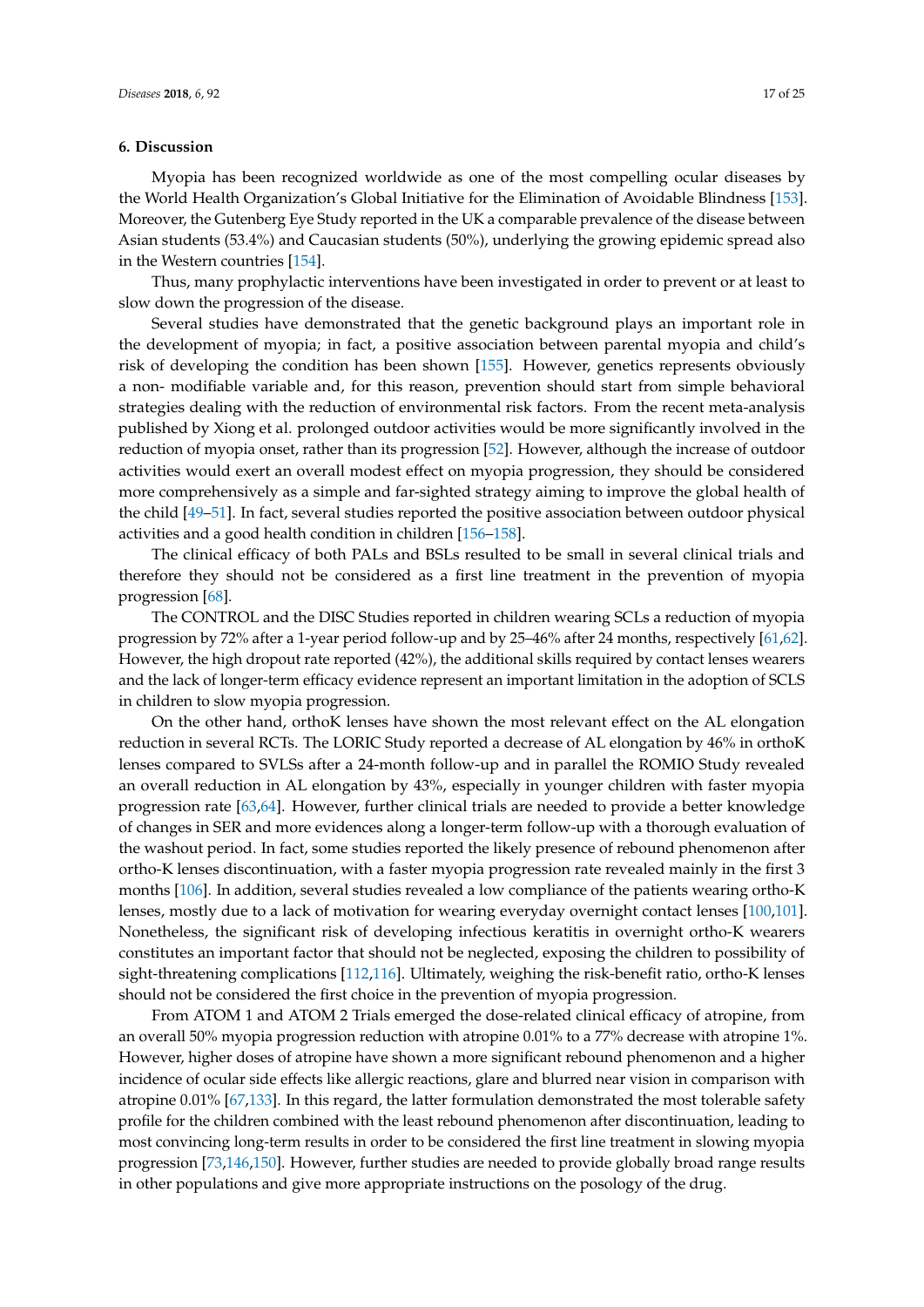In addition, also pirenzepine 2% ophthalmic gel has shown encouraging results in children, however only 2 RCTs have been reported and larger-scale trials are needed to better evaluate its role in slowing myopia progression [\[65](#page-20-25)[,66\]](#page-20-26).

# **7. Conclusions**

In conclusion, antimuscarinic drugs and in particular atropine 0.01% have reported the best evidences on clinical efficacy combined with negligible side effects, a good tolerability and compliance for the patients. However, the possible myopic rebound after the suspension of the treatment and the convenience in using an eye drops daily for years to obtain a reduction of the myopia progression of moderate clinical impact may be questionable. Furthermore, it would be interesting analyzing the potential additive effects of antimuscarinic drugs combined with other therapies in larger-scale RCTs.

**Author Contributions:** All the authors included in this study contributed to data collection, review of the literature in the Pubmed dataset and in drawing conclusions about the best clinical therapies in the prevention of myopia.

**Funding:** This research received no external funding.

<span id="page-17-12"></span>**Conflicts of Interest:** The authors declare no conflict of interest.

# **References**

- <span id="page-17-0"></span>1. Fledelius, H.C. Ophthalmic changes from age of 10 to 18 years. A longitudinal study of sequels to low birth weight. IV. Ultrasound oculometry of vitreous and axial length. *Acta Ophthalmol.* **1982**, *60*, 403–411. [\[CrossRef\]](http://dx.doi.org/10.1111/j.1755-3768.1982.tb03031.x)
- <span id="page-17-1"></span>2. Dolgin, E. The myopia boom. *Nature* **2015**, *519*, 276–278. [\[CrossRef\]](http://dx.doi.org/10.1038/519276a) [\[PubMed\]](http://www.ncbi.nlm.nih.gov/pubmed/25788077)
- <span id="page-17-2"></span>3. Delcourt, C.; Korobelnik, J.F.; Buitendijk, G.H.; Foster, P.J.; Hammond, C.J.; Piermarocchi, S.; Peto, T.; Jansonius, N.; Mirshahi, A.; Hogg, R.E.; et al. Ophthalmic epidemiology in Europe: The "European Eye Epidemiology" (E3) consortium. *Eur. J. Epidemiol.* **2016**, *31*, 197–210. [\[CrossRef\]](http://dx.doi.org/10.1007/s10654-015-0098-2) [\[PubMed\]](http://www.ncbi.nlm.nih.gov/pubmed/26686680)
- <span id="page-17-3"></span>4. Holden, B.A.; Fricke, T.R.; Wilson, D.A.; Jong, M.; Naidoo, K.S.; Sankaridurg, P.; Wong, T.Y.; Naduvilath, T.J.; Resnikoff, S. Global Prevalence of Myopia and High Myopia and Temporal Trends from 2000 through 2050. *Ophthalmology* **2016**, *123*, 1036–1042. [\[CrossRef\]](http://dx.doi.org/10.1016/j.ophtha.2016.01.006) [\[PubMed\]](http://www.ncbi.nlm.nih.gov/pubmed/26875007)
- <span id="page-17-4"></span>5. French, A.N.; O'Donoghue, L.; Morgan, I.G.; Saunders, K.J.; Mitchell, P.; Rose, K.A. Comparison of refraction and ocular biometry in European Caucasian children living in Northern Ireland and Sydney, Australia. *Investig. Ophthalmol. Vis. Sci.* **2012**, *53*, 4021–4031. [\[CrossRef\]](http://dx.doi.org/10.1167/iovs.12-9556) [\[PubMed\]](http://www.ncbi.nlm.nih.gov/pubmed/22562516)
- <span id="page-17-5"></span>6. Verhoeven, V.J.; Wong, K.T.; Buitendijk, G.H.; Hofman, A.; Vingerling, J.R.; Klaver, C.C. Visual consequences of refractive errors in the general population. *Ophthalmology* **2015**, *122*, 101–109. [\[CrossRef\]](http://dx.doi.org/10.1016/j.ophtha.2014.07.030) [\[PubMed\]](http://www.ncbi.nlm.nih.gov/pubmed/25208857)
- <span id="page-17-6"></span>7. Goss, D.A. Variables related to the rate of childhood myopia progression. *Optom. Vis. Sci.* **1990**, *67*, 631–636. [\[CrossRef\]](http://dx.doi.org/10.1097/00006324-199008000-00014) [\[PubMed\]](http://www.ncbi.nlm.nih.gov/pubmed/2216332)
- <span id="page-17-7"></span>8. Huang, J.; Wen, D.; Wang, Q.; McAlinden, C.; Flitcroft, I.; Chen, H.; Saw, S.M.; Chen, H.; Bao, F.; Zhao, Y.; et al. Efficacy Comparison of 16 Interventions for Myopia Control in Children: A Network Meta-analysis. *Ophthalmology* **2016**, *123*, 697–708. [\[CrossRef\]](http://dx.doi.org/10.1016/j.ophtha.2015.11.010) [\[PubMed\]](http://www.ncbi.nlm.nih.gov/pubmed/26826749)
- <span id="page-17-8"></span>9. Lin, Z.; Vasudevan, B.; Ciuffreda, K.J.; Zhou, H.J.; Mao, G.Y.; Wang, N.L.; Liang, Y.B. Myopigenic activity change and its risk factors in urban students in Beijing: Three-year report of Beijing myopia progression study. *Ophthalmic Epidemiol.* **2017**, *24*, 388–393. [\[CrossRef\]](http://dx.doi.org/10.1080/09286586.2017.1307994) [\[PubMed\]](http://www.ncbi.nlm.nih.gov/pubmed/28426334)
- <span id="page-17-9"></span>10. Ip, J.M.; Saw, S.M.; Rose, K.A.; Morgan, I.G.; Kifley, A.; Wang, J.J.; Mitchell, P. Role of near work in myopia: Findings in a sample of Australian school children. *Investig. Ophthalmol. Vis. Sci.* **2008**, *49*, 2903–2910. [\[CrossRef\]](http://dx.doi.org/10.1167/iovs.07-0804) [\[PubMed\]](http://www.ncbi.nlm.nih.gov/pubmed/18579757)
- <span id="page-17-10"></span>11. Li, J.; Zhang, Q. Insight into the molecular genetics of myopia. *Mol. Vis.* **2017**, *23*, 1048–1080. [\[PubMed\]](http://www.ncbi.nlm.nih.gov/pubmed/29386878)
- <span id="page-17-11"></span>12. Dirani, M.; Shekar, S.N.; Baird, P.N. The role of educational attainment in refraction: The genes in myopia (GEM) twin study. *Investig. Ophthalmol. Vis. Sci.* **2008**, *49*, 534–538. [\[CrossRef\]](http://dx.doi.org/10.1167/iovs.07-1123) [\[PubMed\]](http://www.ncbi.nlm.nih.gov/pubmed/18234996)
- 13. Kim, M.H.; Zhao, D.; Kim, W.; Lim, D.H.; Song, Y.M.; Guallar, E.; Cho, J.; Sung, J.; Chung, E.S.; Chung, T.Y. Heritability of myopia and ocular biometrics in Koreans: The healthy twin study. *Investig. Ophthalmol. Vis. Sci.* **2013**, *54*, 3644–3649. [\[CrossRef\]](http://dx.doi.org/10.1167/iovs.12-11254) [\[PubMed\]](http://www.ncbi.nlm.nih.gov/pubmed/23620424)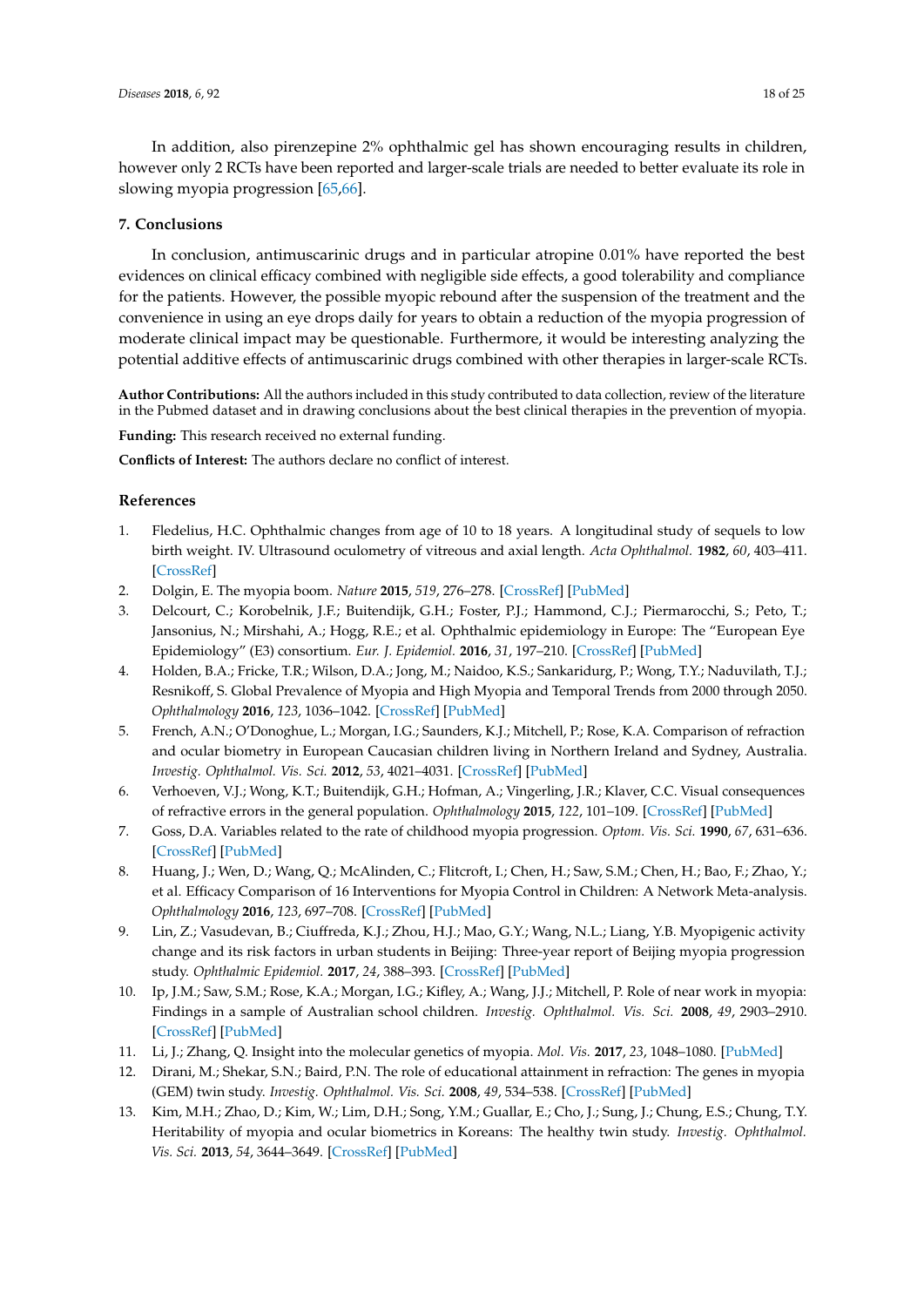- <span id="page-18-0"></span>14. Ramessur, R.; Williams, K.M.; Hammond, C.J. Risk factors for myopia in a discordant monozygotic twin study. *Ophthalmic Physiol. Opt.* **2015**, *35*, 643–651. [\[CrossRef\]](http://dx.doi.org/10.1111/opo.12246) [\[PubMed\]](http://www.ncbi.nlm.nih.gov/pubmed/26376775)
- <span id="page-18-1"></span>15. Hammond, C.J.; Snieder, H.; Gilbert, C.E.; Spector, T.D. Genes and environment in refractive error: The twin eye study. *Investig. Ophthalmol. Vis. Sci.* **2001**, *42*, 1232–1236.
- <span id="page-18-2"></span>16. Wang, D.; Liu, B.; Huang, S.; Huang, W.; He, M. Relationship between refractive error and ocular biometrics in twin children: The Guangzhou Twin Eye Study. *Eye Sci.* **2014**, *29*, 129–133. [\[PubMed\]](http://www.ncbi.nlm.nih.gov/pubmed/26011966)
- <span id="page-18-3"></span>17. Verhoeven, V.J.; Hysi, P.G.; Wojciechowski, R.; Fan, Q.; Guggenheim, J.A.; Hohn, R.; MacGregor, S.; Hewitt, A.W.; Nag, A.; Cheng, C.Y.; et al. Genome-wide meta-analyses of multiancestry cohorts identify multiple new susceptibility loci for refractive error and myopia. *Nat. Gen.* **2013**, *45*, 314–318. [\[CrossRef\]](http://dx.doi.org/10.1038/ng.2554) [\[PubMed\]](http://www.ncbi.nlm.nih.gov/pubmed/23396134)
- <span id="page-18-4"></span>18. Verhoeven, V.J.; Buitendijk, G.H.; Rivadeneira, F.; Uitterlinden, A.G.; Vingerling, J.R.; Hofman, A.; Klaver, C.C.W. Education influences the role of genetics in myopia. *Eur. J. Epidemiol.* **2013**, *28*, 973–980. [\[CrossRef\]](http://dx.doi.org/10.1007/s10654-013-9856-1) [\[PubMed\]](http://www.ncbi.nlm.nih.gov/pubmed/24142238)
- <span id="page-18-5"></span>19. Wiesel, T.N.; Raviola, E. Myopia and eye enlargement after neonatal lid fusion in monkeys. *Nature* **1977**, *266*, 66–68. [\[CrossRef\]](http://dx.doi.org/10.1038/266066a0) [\[PubMed\]](http://www.ncbi.nlm.nih.gov/pubmed/402582)
- <span id="page-18-6"></span>20. Belkin, M.; Yinon, U.; Rose, L.; Reisert, I. Effect of visual environment on refractive error of cats. *Doc. Ophthalmol.* **1977**, *42*, 433–437. [\[CrossRef\]](http://dx.doi.org/10.1007/BF02742259)
- 21. Sherman, S.M.; Norton, T.T.; Casagrande, V.A. Myopia in the lid-sutured tree shrew (*Tupaia glis*). *Brain Res.* **1977**, *124*, 154–157. [\[CrossRef\]](http://dx.doi.org/10.1016/0006-8993(77)90872-1)
- <span id="page-18-7"></span>22. Schaeffel, F.; Glasser, A.; Howland, H.C. Accommodation, refractive error and eye growth in chickens. *Vis. Res.* **1988**, *28*, 639–657. [\[CrossRef\]](http://dx.doi.org/10.1016/0042-6989(88)90113-7)
- <span id="page-18-8"></span>23. Benavente-Perez, A.; Nour, A.; Troilo, D. Axial eye growth and refractive error development can be modified by exposing the peripheral retina to relative myopic or hyperopic defocus. *Investig. Ophthalmol. Vis. Sci.* **2014**, *55*, 6765–6773. [\[CrossRef\]](http://dx.doi.org/10.1167/iovs.14-14524) [\[PubMed\]](http://www.ncbi.nlm.nih.gov/pubmed/25190657)
- <span id="page-18-9"></span>24. Troilo, D.; Totonelly, K.; Harb, E. Imposed anisometropia, accommodation, and regulation of refractive state. *Optom. Vis. Sci.* **2009**, *86*, E31–E39. [\[CrossRef\]](http://dx.doi.org/10.1097/OPX.0b013e318194072e) [\[PubMed\]](http://www.ncbi.nlm.nih.gov/pubmed/19104464)
- <span id="page-18-10"></span>25. Benavente-Perez, A.; Nour, A.; Troilo, D. The effect of simultaneous negative and positive defocus on eye growth and development of refractive state in marmosets. *Investig. Ophthalmol. Vis. Sci.* **2012**, *53*, 6479–6487. [\[CrossRef\]](http://dx.doi.org/10.1167/iovs.12-9822) [\[PubMed\]](http://www.ncbi.nlm.nih.gov/pubmed/22918633)
- <span id="page-18-11"></span>26. Wallman, J.; Gottlieb, M.D.; Rajaram, V.; Fugate-Wentzek, L.A. Local retinal regions control local eye growth and myopia. *Science* **1987**, *237*, 73–77. [\[CrossRef\]](http://dx.doi.org/10.1126/science.3603011) [\[PubMed\]](http://www.ncbi.nlm.nih.gov/pubmed/3603011)
- <span id="page-18-12"></span>27. Mao, J.; Liu, S.; Qin, W.; Li, F.; Wu, X.; Tan, Q. Levodopa inhibits the development of form-deprivation myopia in guinea pigs. *Optom. Vis. Sci.* **2010**, *87*, 53–60. [\[PubMed\]](http://www.ncbi.nlm.nih.gov/pubmed/19901858)
- <span id="page-18-19"></span>28. Carr, B.J.; Mihara, K.; Ramachandran, R.; Saifeddine, M.; Nathanson, N.M.; Stell, W.K.; Hollenberg, M.D. Myopia-inhibiting concentrations of muscarinic receptor antagonists block activation of α2a-adrenoceptors in vitro. *Investig. Ophthalmol. Vis. Sci.* **2018**, *59*, 2778–2791. [\[CrossRef\]](http://dx.doi.org/10.1167/iovs.17-22562) [\[PubMed\]](http://www.ncbi.nlm.nih.gov/pubmed/29860464)
- <span id="page-18-13"></span>29. Zhang, S.; Yang, J.; Reinach, P.S.; Wang, F.; Zhang, L.; Fan, M.; Ying, H.; Pan, M.; Qu, J.; Zhou, X. Dopamine receptor subtypes mediate opposing effects on form deprivation myopia in pigmented guinea pigs. *Investig. Ophthalmol. Vis. Sci.* **2018**, *59*, 4441–4448. [\[CrossRef\]](http://dx.doi.org/10.1167/iovs.17-21574) [\[PubMed\]](http://www.ncbi.nlm.nih.gov/pubmed/30193315)
- <span id="page-18-14"></span>30. Stone, R.A.; Lin, T.; Iuvone, P.M.; Laties, A.M. Postnatal control of ocular growth: Dopaminergic mechanisms. *Ciba Found. Symp.* **1990**, *155*, 45–57. [\[PubMed\]](http://www.ncbi.nlm.nih.gov/pubmed/2088680)
- <span id="page-18-15"></span>31. Megaw, P.; Morgan, I.; Boelen, M. Vitreal dihydroxyphenylacetic acid (DOPAC) as an index of retinal dopamine release. *J. Neurochem.* **2001**, *76*, 1636–1644. [\[CrossRef\]](http://dx.doi.org/10.1046/j.1471-4159.2001.00145.x) [\[PubMed\]](http://www.ncbi.nlm.nih.gov/pubmed/11259481)
- <span id="page-18-16"></span>32. Ohngemach, S.; Hagel, G.; Schaeffel, F. Concentrations of biogenic amines in fundal layers in chickens with normal visual experience, deprivation, and after reserpine application. *Vis. Neurosci.* **1997**, *14*, 493–505. [\[CrossRef\]](http://dx.doi.org/10.1017/S0952523800012153) [\[PubMed\]](http://www.ncbi.nlm.nih.gov/pubmed/9194316)
- <span id="page-18-17"></span>33. Ashby, R.; McCarthy, C.S.; Maleszka, R.; Megaw, P.; Morgan, I.G. A muscarinic cholinergic antagonist and a dopamine agonist rapidly increase ZENK mRNA expression in the form-deprived chicken retina. *Exp. Eye Res.* **2007**, *85*, 15–22. [\[CrossRef\]](http://dx.doi.org/10.1016/j.exer.2007.02.019) [\[PubMed\]](http://www.ncbi.nlm.nih.gov/pubmed/17498696)
- <span id="page-18-18"></span>34. Nguyen-Legros, J.; Versaux-Botteri, C.; Vernier, P. Dopamine receptor localization in the mammalian retina. *Mol. Neurobiol.* **1999**, *19*, 181–204. [\[CrossRef\]](http://dx.doi.org/10.1007/BF02821713) [\[PubMed\]](http://www.ncbi.nlm.nih.gov/pubmed/10495103)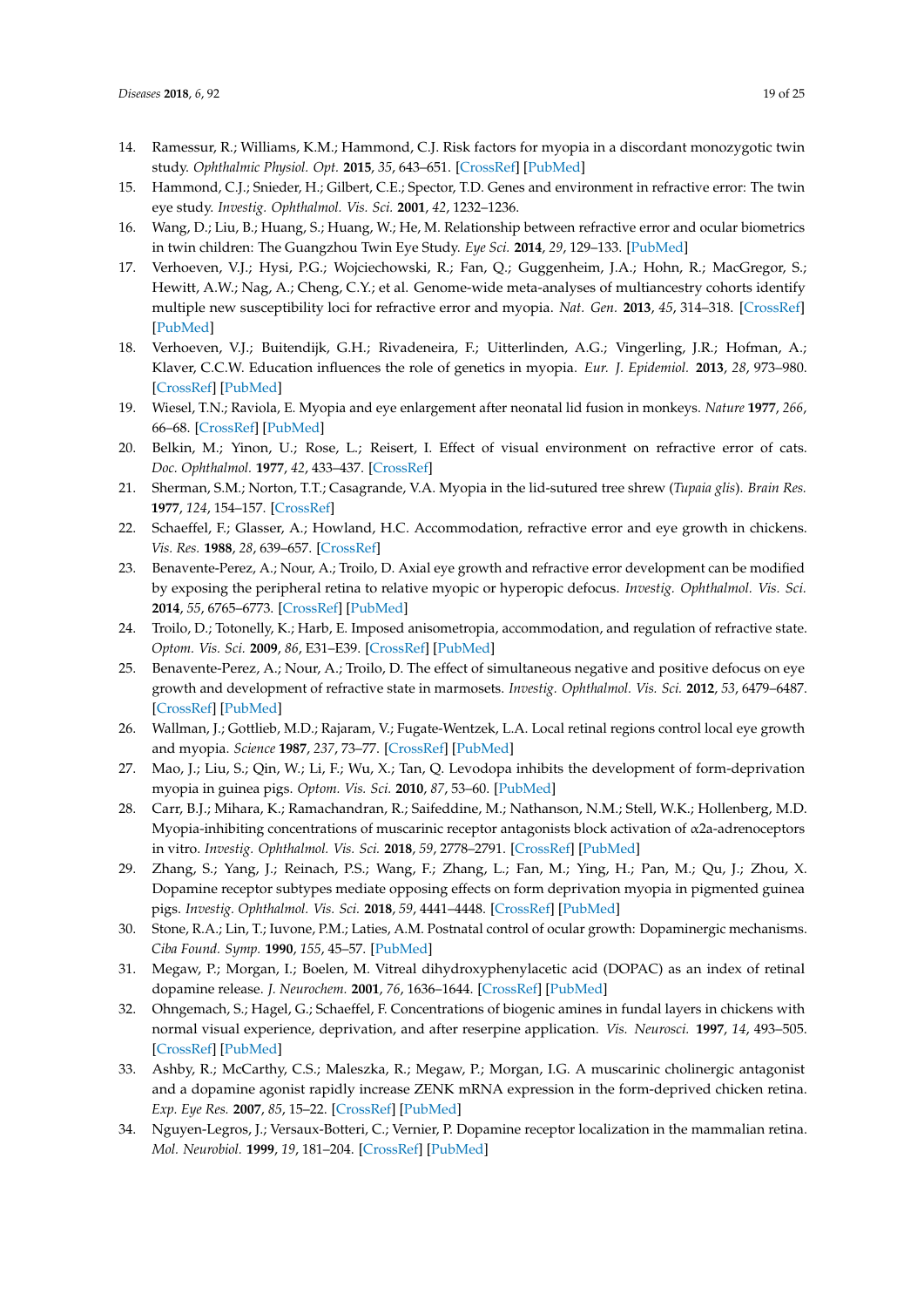- <span id="page-19-0"></span>35. Huang, F.; Yan, T.; Shi, F.; An, J.; Xie, R.; Zheng, F.; Li, Y.; Chen, J.; Qu, J.; Zhou, X. Activation of dopamine D2 receptor is critical for the development of form-deprivation myopia in the C57BL/6 mouse. *Investig. Ophthalmol. Vis. Sci.* **2014**, *55*, 5537–5544. [\[CrossRef\]](http://dx.doi.org/10.1167/iovs.13-13211) [\[PubMed\]](http://www.ncbi.nlm.nih.gov/pubmed/25097246)
- <span id="page-19-1"></span>36. Jiang, L.; Long, K.; Schaeffel, F.; Zhou, X.; Zheng, Y.; Ying, H.; Lu, F.; Stell, W.K.; Qu, J. Effects of dopaminergic agents on progression of naturally occurring myopia in albino guinea pigs (*Cavia porcellus*). *Investig. Ophthalmol. Vis. Sci.* **2014**, *55*, 7508–7519. [\[CrossRef\]](http://dx.doi.org/10.1167/iovs.14-14294) [\[PubMed\]](http://www.ncbi.nlm.nih.gov/pubmed/25270191)
- <span id="page-19-2"></span>37. Jobling, A.I.; Wan, R.; Gentle, A.; Bui, B.V.; McBrien, N.A. Retinal and choroidal TGF-beta in the tree shrew model of myopia: Isoform expression, activation and effects on function. *Exp. Eye Res.* **2009**, *88*, 458–466. [\[CrossRef\]](http://dx.doi.org/10.1016/j.exer.2008.10.022) [\[PubMed\]](http://www.ncbi.nlm.nih.gov/pubmed/19046968)
- <span id="page-19-3"></span>38. McBrien, N.A.; Cornell, L.M.; Gentle, A. Structural and ultrastructural changes to the sclera in a mammalian model of high myopia. *Investig. Ophthalmol. Vis. Sci.* **2001**, *42*, 2179–2187.
- <span id="page-19-4"></span>39. Luo, X.; Li, B.; Li, T.; Di, Y.; Zheng, C.; Ji, S.; Ma, Y.; Zhu, J.; Chen, X.; Zhou, X. Myopia induced by flickering light in guinea pig eyes is associated with increased rather than decreased dopamine release. *Mol. Vis.* **2017**, *23*, 666–679. [\[PubMed\]](http://www.ncbi.nlm.nih.gov/pubmed/28966549)
- <span id="page-19-5"></span>40. Trier, K.; Olsen, E.B.; Kobayashi, T.; Ribel-Madsen, S.M. Biochemical and ultrastructural changes in rabbit sclera after treatment with 7-methylxanthine, theobromine, acetazolamide, or L-ornithine. *Br. J. Ophthalmol.* **1999**, *83*, 1370–1375. [\[CrossRef\]](http://dx.doi.org/10.1136/bjo.83.12.1370) [\[PubMed\]](http://www.ncbi.nlm.nih.gov/pubmed/10574816)
- <span id="page-19-6"></span>41. Trier, K.; Munk, R.-M.S.; Cui, D.; Brogger, C.S. Systemic 7-methylxanthine in retarding axial eye growth and myopia progression: A 36-month pilot study. *J. Ocul. Biol. Dis. Infor.* **2008**, *1*, 85–93. [\[CrossRef\]](http://dx.doi.org/10.1007/s12177-008-9013-3) [\[PubMed\]](http://www.ncbi.nlm.nih.gov/pubmed/20072638)
- <span id="page-19-7"></span>42. Rada, J.A.; Wiechmann, A.F. Melatonin receptors in chick ocular tissues: Implications for a role of melatonin in ocular growth regulation. *Investig. Ophthalmol. Vis. Sci.* **2006**, *47*, 25–33. [\[CrossRef\]](http://dx.doi.org/10.1167/iovs.05-0195) [\[PubMed\]](http://www.ncbi.nlm.nih.gov/pubmed/16384940)
- <span id="page-19-8"></span>43. Kearney, S.; O'Donoghue, L.; Pourshahidi, L.K.; Cobice, D.; Saunders, K.J. Myopes have significantly higher serum melatonin concentrations than non-myopes. *Ophthalmic Physiol. Opt.* **2017**, *37*, 557–567. [\[CrossRef\]](http://dx.doi.org/10.1111/opo.12396) [\[PubMed\]](http://www.ncbi.nlm.nih.gov/pubmed/28721695)
- <span id="page-19-9"></span>44. Ashby, R.; Ohlendorf, A.; Schaeffel, F. The effect of ambient illuminance on the development of deprivation myopia in chicks. *Investig. Ophthalmol. Vis. Sci.* **2009**, *50*, 5348–5354. [\[CrossRef\]](http://dx.doi.org/10.1167/iovs.09-3419) [\[PubMed\]](http://www.ncbi.nlm.nih.gov/pubmed/19516016)
- <span id="page-19-10"></span>45. Smith, E.L., 3rd; Hung, L.F.; Huang, J. Protective effects of high ambient lighting on the development of form-deprivation myopia in rhesus monkeys. *Investig. Ophthalmol. Vis. Sci.* **2012**, *53*, 421–428. [\[CrossRef\]](http://dx.doi.org/10.1167/iovs.11-8652) [\[PubMed\]](http://www.ncbi.nlm.nih.gov/pubmed/22169102)
- <span id="page-19-11"></span>46. Karouta, C.; Ashby, R.S. Correlation between light levels and the development of deprivation myopia. *Investig. Ophthalmol. Vis. Sci.* **2014**, *56*, 299–309. [\[CrossRef\]](http://dx.doi.org/10.1167/iovs.14-15499) [\[PubMed\]](http://www.ncbi.nlm.nih.gov/pubmed/25491298)
- <span id="page-19-12"></span>47. Cohen, Y.; Peleg, E.; Belkin, M.; Polat, U.; Solomon, A.S. Ambient illuminance, retinal dopamine release and refractive development in chicks. *Exp. Eye Res.* **2012**, *103*, 33–40. [\[CrossRef\]](http://dx.doi.org/10.1016/j.exer.2012.08.004) [\[PubMed\]](http://www.ncbi.nlm.nih.gov/pubmed/22960317)
- <span id="page-19-13"></span>48. He, M.; Xiang, F.; Zeng, Y.; Mai, J.; Chen, Q.; Zhang, J.; Smith, W.; Rose, K.; Morgan, I.G. Effect of time spent outdoors at school on the development of myopia among children in China: A randomized clinical trial. *JAMA J. Am. Med. Assoc.* **2015**, *314*, 1142–1148. [\[CrossRef\]](http://dx.doi.org/10.1001/jama.2015.10803) [\[PubMed\]](http://www.ncbi.nlm.nih.gov/pubmed/26372583)
- <span id="page-19-14"></span>49. Wu, P.C.; Tsai, C.L.; Wu, H.L.; Yang, Y.H.; Kuo, H.K. Outdoor activity during class recess reduces myopia onset and progression in school children. *Ophthalmology* **2013**, *120*, 1080–1085. [\[CrossRef\]](http://dx.doi.org/10.1016/j.ophtha.2012.11.009) [\[PubMed\]](http://www.ncbi.nlm.nih.gov/pubmed/23462271)
- <span id="page-19-15"></span>50. Li, S.M.; Li, H.; Li, S.Y.; Liu, L.R.; Kang, M.T.; Wang, Y.P.; Zhang, F.; Zhan, S.Y.; Gopinath, B.; Mitchell, P.; et al. Time outdoors and myopia progression over 2 years in Chinese children: The Anyang childhood eye study. *Investigig. Ophthalmol. Vis. Sci.* **2015**, *56*, 4734–4740. [\[CrossRef\]](http://dx.doi.org/10.1167/iovs.14-15474) [\[PubMed\]](http://www.ncbi.nlm.nih.gov/pubmed/26207310)
- <span id="page-19-16"></span>51. Lin, Z.; Gao, T.Y.; Vasudevan, B.; Ciuffreda, K.J.; Liang, Y.B.; Jhanji, V.; Fan, S.J.; Han, W.; Wang, N.L. Near work, outdoor activity, and myopia in children in rural China: The Handan offspring myopia study. *BMC Ophthalmol.* **2017**, *17*, 203. [\[CrossRef\]](http://dx.doi.org/10.1186/s12886-017-0598-9) [\[PubMed\]](http://www.ncbi.nlm.nih.gov/pubmed/29149871)
- <span id="page-19-17"></span>52. Xiong, S.; Sankaridurg, P.; Naduvilath, T.; Zang, J.; Zou, H.; Zhu, J.; Lv, M.; He, X.; Xu, X. Time spent in outdoor activities in relation to myopia prevention and control: A meta-analysis and systematic review. *Acta Ophthalmol.* **2017**, *95*, 551–566. [\[CrossRef\]](http://dx.doi.org/10.1111/aos.13403) [\[PubMed\]](http://www.ncbi.nlm.nih.gov/pubmed/28251836)
- <span id="page-19-18"></span>53. Mahayana, I.T.; Indrawati, S.G.; Pawiroranu, S. The prevalence of uncorrected refractive error in urban, suburban, exurban and rural primary school children in Indonesian population. *Int. J. Ophthalmol.* **2017**, *10*, 1771–1776. [\[PubMed\]](http://www.ncbi.nlm.nih.gov/pubmed/29181324)
- <span id="page-19-19"></span>54. Read, S.A.; Collins, M.J.; Vincent, S.J. Light exposure and physical activity in myopic and emmetropic children. *Optom Vis. Sci.* **2014**, *91*, 330–341. [\[CrossRef\]](http://dx.doi.org/10.1097/OPX.0000000000000160) [\[PubMed\]](http://www.ncbi.nlm.nih.gov/pubmed/24413273)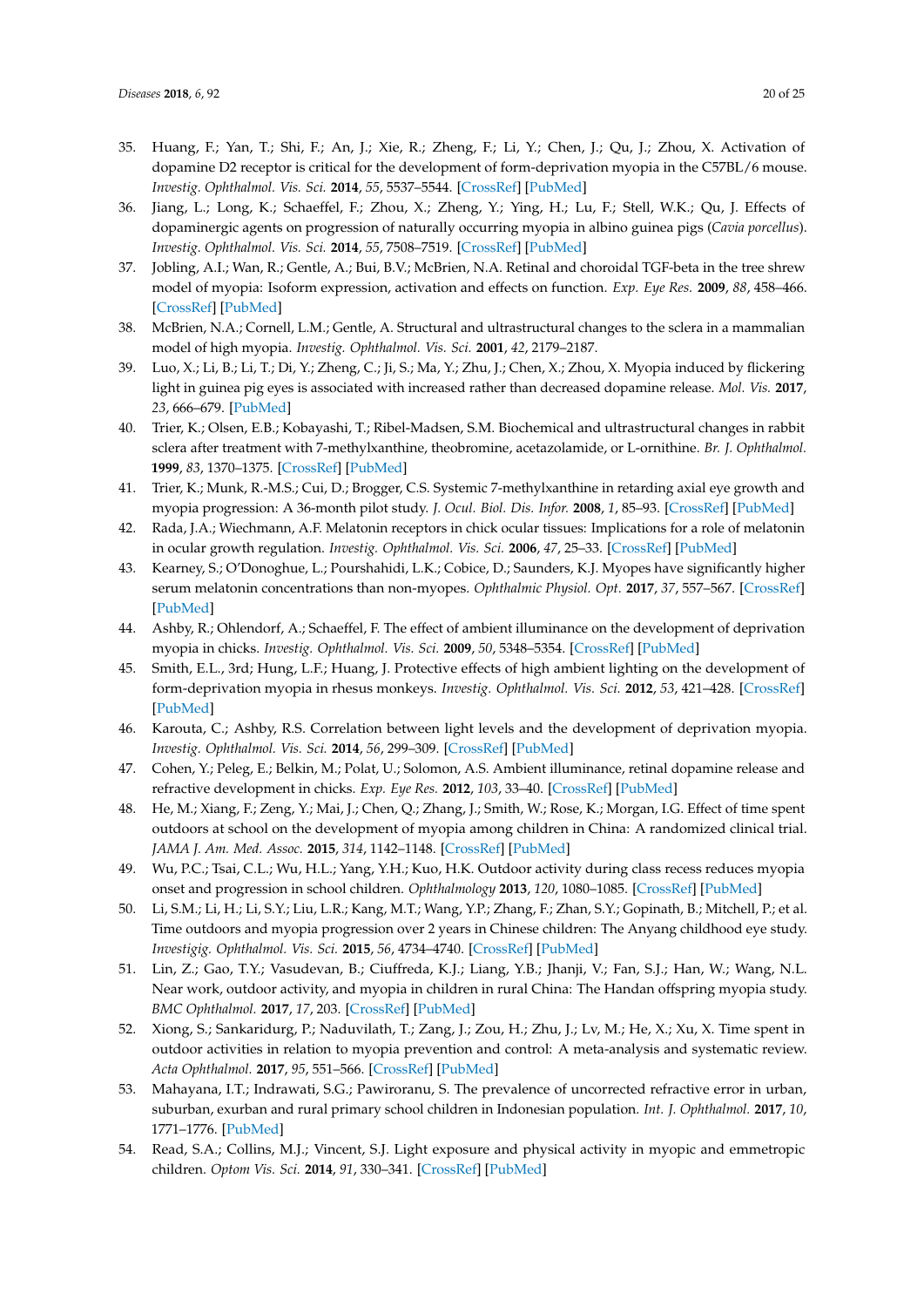- <span id="page-20-8"></span><span id="page-20-7"></span><span id="page-20-6"></span><span id="page-20-0"></span>55. Rose, K.A.; Morgan, I.G.; Ip, J.; Kifley, A.; Huynh, S.; Smith, W.; Mitchell, P. Outdoor activity reduces the prevalence of myopia in children. *Ophthalmology* **2008**, *115*, 1279–1285. [\[CrossRef\]](http://dx.doi.org/10.1016/j.ophtha.2007.12.019) [\[PubMed\]](http://www.ncbi.nlm.nih.gov/pubmed/18294691)
- <span id="page-20-1"></span>56. Quek, T.P.; Chua, C.G.; Chong, C.S.; Chong, J.H.; Hey, H.W.; Lee, J.; Lim, Y.F.; Saw, S.M. Prevalence of refractive errors in teenage high school students in Singapore. *Ophthalmic Physiol. Opt.* **2004**, *24*, 47–55. [\[CrossRef\]](http://dx.doi.org/10.1046/j.1475-1313.2003.00166.x) [\[PubMed\]](http://www.ncbi.nlm.nih.gov/pubmed/14687201)
- <span id="page-20-10"></span><span id="page-20-9"></span><span id="page-20-2"></span>57. Lin, Z.; Vasudevan, B.; Mao, G.Y.; Ciuffreda, K.J.; Jhanji, V.; Li, X.X.; Zhou, H.J.; Wang, N.L.; Liang, Y.B. The influence of near work on myopic refractive change in urban students in Beijing: A three-year follow-up report. *Graefes. Arch. Clin. Exp. Ophthalmol.* **2016**, *254*, 2247–2255. [\[CrossRef\]](http://dx.doi.org/10.1007/s00417-016-3440-9) [\[PubMed\]](http://www.ncbi.nlm.nih.gov/pubmed/27460281)
- <span id="page-20-11"></span><span id="page-20-3"></span>58. Huang, H.M.; Chang, D.S.; Wu, P.C. The Association between Near Work Activities and Myopia in Children-A Systematic Review and Meta-Analysis. *PLoS ONE* **2015**, *10*, e0140419. [\[CrossRef\]](http://dx.doi.org/10.1371/journal.pone.0140419) [\[PubMed\]](http://www.ncbi.nlm.nih.gov/pubmed/26485393)
- <span id="page-20-4"></span>59. Morgan, I.G.; Rose, K.A. Myopia and international educational performance. *Ophthalmic Phys. Opt.* **2013**, *33*, 329–338. [\[CrossRef\]](http://dx.doi.org/10.1111/opo.12040) [\[PubMed\]](http://www.ncbi.nlm.nih.gov/pubmed/23662964)
- <span id="page-20-12"></span><span id="page-20-5"></span>60. Williams, K.M.; Bertelsen, G.; Cumberland, P.; Wolfram, C.; Verhoeven, V.J.; Anastasopoulos, E.; Buitendijk, G.H.; Cougnard-Grégoire, A.; Creuzot-Garcher, C.; Erke, M.G.; et al. Increasing Prevalence of Myopia in Europe and the Impact of Education. *Ophthalmology* **2015**, *122*, 1489–1497. [\[CrossRef\]](http://dx.doi.org/10.1016/j.ophtha.2015.03.018) [\[PubMed\]](http://www.ncbi.nlm.nih.gov/pubmed/25983215)
- <span id="page-20-28"></span><span id="page-20-22"></span><span id="page-20-13"></span>61. Aller, T.A.; Liu, M.; Wildsoet, C.F. Myopia control with bifocal contact lenses: A randomized clinical trial. *Optom. Vis. Sci.* **2016**, *93*, 344–352. [\[CrossRef\]](http://dx.doi.org/10.1097/OPX.0000000000000808) [\[PubMed\]](http://www.ncbi.nlm.nih.gov/pubmed/26784710)
- <span id="page-20-21"></span>62. Lam, C.S.; Tang, W.C.; Tse, D.Y.; Tang, Y.Y.; To, C.H. Defocus Incorporated Soft Contact (DISC) lens slows myopia progression in Hong Kong Chinese schoolchildren: A 2-year randomised clinical trial. *Br. J. Ophthalmol.* **2014**, *98*, 40–45. [\[CrossRef\]](http://dx.doi.org/10.1136/bjophthalmol-2013-303914) [\[PubMed\]](http://www.ncbi.nlm.nih.gov/pubmed/24169657)
- <span id="page-20-23"></span>63. Cho, P.; Cheung, S.W.; Edwards, M. The longitudinal orthokeratology research in children (LORIC) in Hong Kong: A pilot study on refractive changes and myopic control. *Curr. Eye Res.* **2005**, *30*, 71–80. [\[CrossRef\]](http://dx.doi.org/10.1080/02713680590907256) [\[PubMed\]](http://www.ncbi.nlm.nih.gov/pubmed/15875367)
- <span id="page-20-24"></span>64. Cho, P.; Cheung, S.W. Retardation of myopia in Orthokeratology (ROMIO) study: A 2-year randomized clinical trial. *Investig. Ophthalmol. Vis. Sci.* **2012**, *53*, 7077–7085. [\[CrossRef\]](http://dx.doi.org/10.1167/iovs.12-10565) [\[PubMed\]](http://www.ncbi.nlm.nih.gov/pubmed/22969068)
- <span id="page-20-25"></span>65. Tan, D.T.; Lam, D.S.; Chua, W.H.; Fang, S.-P.D.; Crockett, R.S. One-year multicenter, double-masked, placebo-controlled, parallel safety and efficacy study of 2% pirenzepine ophthalmic gel in children with myopia. *Ophthalmology* **2005**, *112*, 84–91. [\[CrossRef\]](http://dx.doi.org/10.1016/j.ophtha.2004.06.038) [\[PubMed\]](http://www.ncbi.nlm.nih.gov/pubmed/15629825)
- <span id="page-20-26"></span>66. Siatkowski, R.M.; Cotter, S.A.; Crockett, R.S.; Miller, J.M.; Novack, G.D.; Zadnik, K. Two-year multicenter, randomized, double-masked, placebo-controlled, parallel safety and efficacy study of 2% pirenzepine ophthalmic gel in children with myopia. *J. AAPOS* **2008**, *12*, 332–339. [\[CrossRef\]](http://dx.doi.org/10.1016/j.jaapos.2007.10.014) [\[PubMed\]](http://www.ncbi.nlm.nih.gov/pubmed/18359651)
- <span id="page-20-27"></span>67. Chua, W.H.; Balakrishnan, V.; Chan, Y.H.; Tong, L.; Ling, Y.; Quah, B.L.; Tan, D. Atropine for the treatment of childhood myopia. *Ophthalmology* **2006**, *113*, 2285–2291. [\[CrossRef\]](http://dx.doi.org/10.1016/j.ophtha.2006.05.062) [\[PubMed\]](http://www.ncbi.nlm.nih.gov/pubmed/16996612)
- <span id="page-20-20"></span>68. Hyman, L.; Gwiazda, J.; Marsh-Tootle, W.L.; Norton, T.T.; Hussein, M. The Correction of Myopia Evaluation Trial (COMET): Design and general baseline characteristics. *Control Clin. Trials* **2001**, *22*, 573–592. [\[CrossRef\]](http://dx.doi.org/10.1016/S0197-2456(01)00156-8)
- <span id="page-20-14"></span>69. Angi, M.R.; Caucci, S.; Pilotto, E.; Racano, E.; Rupolo, G.; Sabbadin, E. Changes in myopia, visual acuity, and psychological distress after biofeedback visual training. *Optom. Vis. Sci.* **1996**, *73*, 35–42. [\[CrossRef\]](http://dx.doi.org/10.1097/00006324-199601000-00006) [\[PubMed\]](http://www.ncbi.nlm.nih.gov/pubmed/8867680)
- <span id="page-20-15"></span>70. Rupolo, G.; Angi, M.; Sabbadin, E.; Caucci, S.; Pilotto, E.; Racano, E.; Bertolini de, C. Treating myopia with acoustic biofeedback: A prospective study on the evolution of visual acuity and psychological distress. *Psychosom. Med.* **1997**, *59*, 313–317. [\[CrossRef\]](http://dx.doi.org/10.1097/00006842-199705000-00014) [\[PubMed\]](http://www.ncbi.nlm.nih.gov/pubmed/9178342)
- <span id="page-20-16"></span>71. Rosen, R.C.; Schiffman, H.R.; Meyers, H. Behavioral treatment of myopia: Refractive error and acuity changes in relation to axial length and intraocular pressure. *Am. J. Optom. Physiol. Opt.* **1984**, *61*, 100–105. [\[CrossRef\]](http://dx.doi.org/10.1097/00006324-198402000-00006) [\[PubMed\]](http://www.ncbi.nlm.nih.gov/pubmed/6703003)
- 72. Gil, K.M.; Collins, F.L., Jr.; Odom, J.V. The effects of behavioral vision training on multiple aspects of visual functioning in myopic adults. *J. Behav. Med.* **1986**, *9*, 373–387. [\[CrossRef\]](http://dx.doi.org/10.1007/BF00845121) [\[PubMed\]](http://www.ncbi.nlm.nih.gov/pubmed/3746904)
- <span id="page-20-17"></span>73. Koslowe, K.C.; Spierer, A.; Rosner, M.; Belkin, M. Evaluation of accommotrac biofeedback training for myopia control. *Optom. Vis. Sci.* **1991**, *68*, 338–343. [\[CrossRef\]](http://dx.doi.org/10.1097/00006324-199105000-00003) [\[PubMed\]](http://www.ncbi.nlm.nih.gov/pubmed/1852394)
- <span id="page-20-18"></span>74. Kang, M.T.; Li, S.M.; Peng, X.; Li, L.; Ran, A.; Meng, B.; Sun, Y.; Liu, L.R.; Li, H.; Millodot, M.; et al. Chinese Eye Exercises and Myopia Development in School Age Children: A Nested Case-control Study. *Sci. Rep.* **2016**, *6*, 28531. [\[CrossRef\]](http://dx.doi.org/10.1038/srep28531) [\[PubMed\]](http://www.ncbi.nlm.nih.gov/pubmed/27329615)
- <span id="page-20-19"></span>75. Goss, D.A.; Rainey, B.B. Relationship of accommodative response and nearpoint phoria in a sample of myopic children. *Optom. Vis. Sci.* **1999**, *76*, 292–294. [\[CrossRef\]](http://dx.doi.org/10.1097/00006324-199905000-00016) [\[PubMed\]](http://www.ncbi.nlm.nih.gov/pubmed/10375244)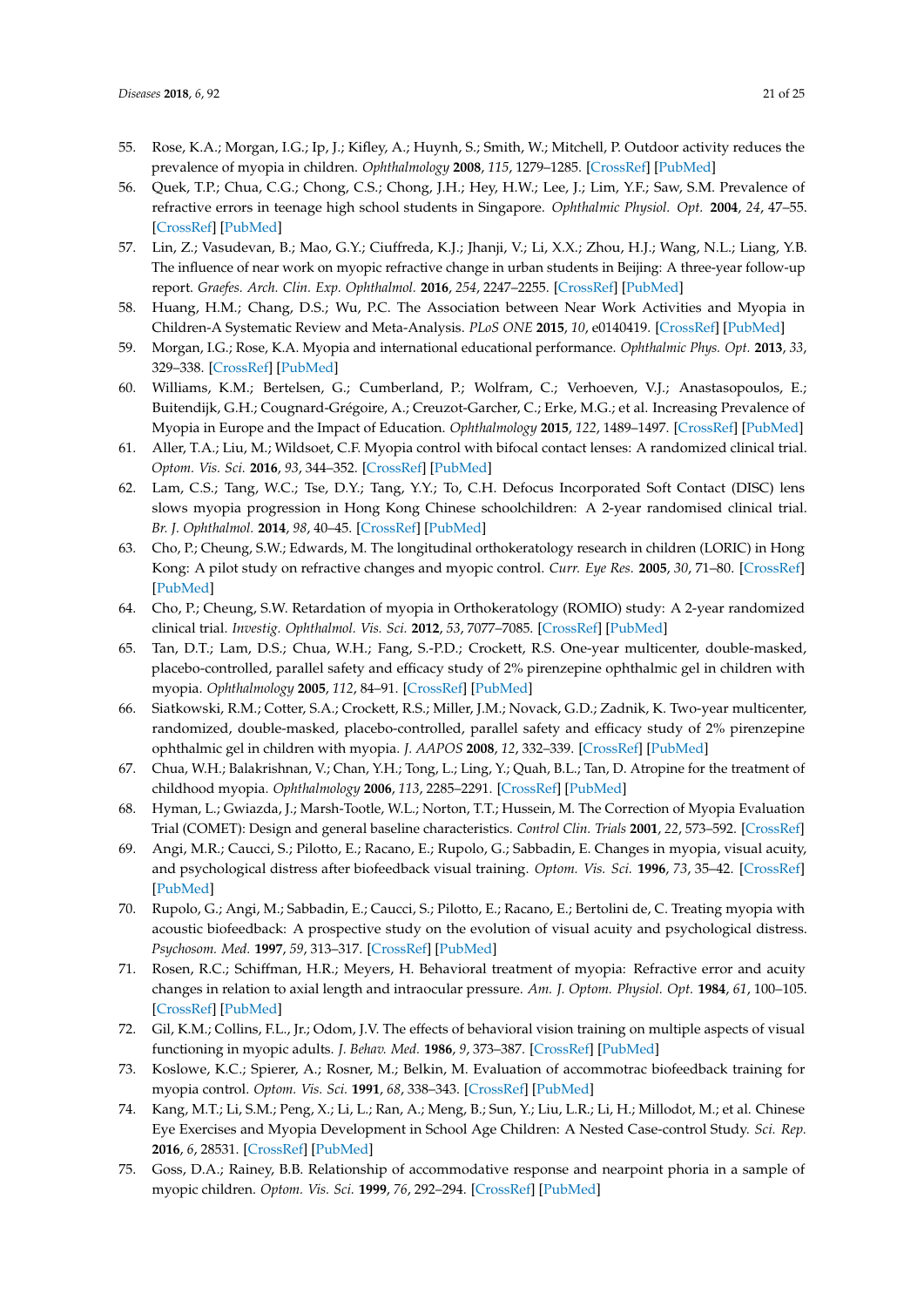- <span id="page-21-18"></span><span id="page-21-0"></span>76. Rosenfield, M.; Desai, R.; Portello, J.K. Do progressing myopes show reduced accommodative responses? *Optom. Vis. Sci.* **2002**, *79*, 268–273. [\[CrossRef\]](http://dx.doi.org/10.1097/00006324-200204000-00014) [\[PubMed\]](http://www.ncbi.nlm.nih.gov/pubmed/11999153)
- <span id="page-21-1"></span>77. Parssinen, O.; Hemminki, E.; Klemetti, A. Effect of spectacle use and accommodation on myopic progression: Final results of a three-year randomised clinical trial among schoolchildren. *Br. J. Ophthalmol.* **1989**, *73*, 547–551. [\[CrossRef\]](http://dx.doi.org/10.1136/bjo.73.7.547) [\[PubMed\]](http://www.ncbi.nlm.nih.gov/pubmed/2667638)
- <span id="page-21-2"></span>78. Hyman, L.; Gwiazda, J. The Correction of Myopia Evaluation Trial: Lessons from the study design. *Ann. Acad. Med. Singap.* **2004**, *33*, 44–48. [\[PubMed\]](http://www.ncbi.nlm.nih.gov/pubmed/15008561)
- <span id="page-21-3"></span>79. Gwiazda, J.E.; Hyman, L.; Norton, T.T.; Hussein, M.E.; Marsh-Tootle, W.; Manny, R.; Wang, Y.; Everett, D. Accommodation and related risk factors associated with myopia progression and their interaction with treatment in COMET children. *Investig. Ophthalmol. Vis. Sci.* **2004**, *45*, 2143–2151. [\[CrossRef\]](http://dx.doi.org/10.1167/iovs.03-1306)
- <span id="page-21-4"></span>80. Correction of Myopia Evaluation Trial 2 Study Group for the Pediatric Eye Disease Investigator Group. Progressive-addition lenses versus single-vision lenses for slowing progression of myopia in children with high accommodative lag and near esophoria. *Investig. Ophthalmol. Vis. Sci.* **2011**, *52*, 2749–2757. [\[CrossRef\]](http://dx.doi.org/10.1167/iovs.10-6631) [\[PubMed\]](http://www.ncbi.nlm.nih.gov/pubmed/21282579)
- <span id="page-21-5"></span>81. Berntsen, D.A.; Sinnott, L.T.; Mutti, D.O.; Zadnik, K. A randomized trial using progressive addition lenses to evaluate theories of myopia progression in children with a high lag of accommodation. *Investig. Ophthalmol. Vis. Sci.* **2012**, *53*, 640–649. [\[CrossRef\]](http://dx.doi.org/10.1167/iovs.11-7769) [\[PubMed\]](http://www.ncbi.nlm.nih.gov/pubmed/22205604)
- <span id="page-21-6"></span>82. Hasebe, S.; Ohtsuki, H.; Nonaka, T.; Nakatsuka, C.; Miyata, M.; Hamasaki, I.; Kimura, S. Effect of progressive addition lenses on myopia progression in Japanese children: A prospective, randomized, double-masked, crossover trial. *Investig. Ophthalmol. Vis. Sci.* **2008**, *49*, 2781–2789. [\[CrossRef\]](http://dx.doi.org/10.1167/iovs.07-0385) [\[PubMed\]](http://www.ncbi.nlm.nih.gov/pubmed/18579755)
- <span id="page-21-7"></span>83. Hasebe, S.; Jun, J.; Varnas, S.R. Myopia control with positively aspherized progressive addition lenses: A 2-year, multicenter, randomized, controlled trial. *Investig. Ophthalmol. Vis. Sci.* **2014**, *55*, 7177–7188. [\[CrossRef\]](http://dx.doi.org/10.1167/iovs.12-11462) [\[PubMed\]](http://www.ncbi.nlm.nih.gov/pubmed/25270192)
- <span id="page-21-8"></span>84. Cheng, D.; Woo, G.C.; Drobe, B.; Schmid, K.L. Effect of bifocal and prismatic bifocal spectacles on myopia progression in children: Three-year results of a randomized clinical trial. *JAMA Ophthalmol.* **2014**, *132*, 258–264. [\[CrossRef\]](http://dx.doi.org/10.1001/jamaophthalmol.2013.7623) [\[PubMed\]](http://www.ncbi.nlm.nih.gov/pubmed/24435660)
- <span id="page-21-9"></span>85. Leung, J.T.; Brown, B. Progression of myopia in Hong Kong Chinese schoolchildren is slowed by wearing progressive lenses. *Optom. Vis. Sci.* **1999**, *76*, 346–354. [\[CrossRef\]](http://dx.doi.org/10.1097/00006324-199906000-00013) [\[PubMed\]](http://www.ncbi.nlm.nih.gov/pubmed/10416928)
- <span id="page-21-10"></span>86. Hasebe, S.; Nakatsuka, C.; Hamasaki, I.; Ohtsuki, H. Downward deviation of progressive addition lenses in a myopia control trial. *Ophthalmic Physiol. Opt.* **2005**, *25*, 310–314. [\[CrossRef\]](http://dx.doi.org/10.1111/j.1475-1313.2005.00301.x) [\[PubMed\]](http://www.ncbi.nlm.nih.gov/pubmed/15953115)
- <span id="page-21-11"></span>87. Anstice, N.S.; Phillips, J.R. Effect of dual-focus soft contact lens wear on axial myopia progression in children. *Ophthalmology* **2011**, *118*, 1152–1161. [\[CrossRef\]](http://dx.doi.org/10.1016/j.ophtha.2010.10.035) [\[PubMed\]](http://www.ncbi.nlm.nih.gov/pubmed/21276616)
- 88. Walline, J.J.; Greiner, K.L.; McVey, M.E.; Jones-Jordan, L.A. Multifocal contact lens myopia control. *Optom. Vis. Sci.* **2013**, *90*, 1207–1214. [\[CrossRef\]](http://dx.doi.org/10.1097/OPX.0000000000000036) [\[PubMed\]](http://www.ncbi.nlm.nih.gov/pubmed/24061152)
- 89. Ruiz-Alcocer, J. Analysis of the power profile of a new soft contact lens for myopia progression. *J. Optom.* **2017**, *10*, 266–268. [\[CrossRef\]](http://dx.doi.org/10.1016/j.optom.2016.08.003) [\[PubMed\]](http://www.ncbi.nlm.nih.gov/pubmed/27866955)
- 90. Sankaridurg, P. Contact lenses to slow progression of myopia. *Clin. Exp. Optom.* **2017**, *100*, 432–437. [\[CrossRef\]](http://dx.doi.org/10.1111/cxo.12584) [\[PubMed\]](http://www.ncbi.nlm.nih.gov/pubmed/28752898)
- <span id="page-21-12"></span>91. Kang, P.; McAlinden, C.; Wildsoet, C.F. Effects of multifocal soft contact lenses used to slow myopia progression on quality of vision in young adults. *Acta Ophthalmol.* **2017**, *95*, e43–e53. [\[CrossRef\]](http://dx.doi.org/10.1111/aos.13173) [\[PubMed\]](http://www.ncbi.nlm.nih.gov/pubmed/27495880)
- <span id="page-21-13"></span>92. Cheng, X.; Xu, J.; Chehab, K.; Exford, J.; Brennan, N. Soft contact lenses with positive spherical aberration for myopia control. *Optom. Vis. Sci.* **2016**, *93*, 353–366. [\[CrossRef\]](http://dx.doi.org/10.1097/OPX.0000000000000773) [\[PubMed\]](http://www.ncbi.nlm.nih.gov/pubmed/26704144)
- <span id="page-21-14"></span>93. Sankaridurg, P.; Holden, B.; Smith, E., 3rd; Naduvilath, T.; Chen, X.; de la Jara, P.L.; Martinez, A.; Kwan, J.; Ho, A.; Frick, K.; et al. Decrease in rate of myopia progression with a contact lens designed to reduce relative peripheral hyperopia: One-year results. *Investig. Ophthalmol. Vis. Sci.* **2011**, *52*, 9362–9367. [\[CrossRef\]](http://dx.doi.org/10.1167/iovs.11-7260) [\[PubMed\]](http://www.ncbi.nlm.nih.gov/pubmed/22039230)
- <span id="page-21-15"></span>94. Li, L.; Moody, K.; Tan, D.T.; Yew, K.C.; Ming, P.Y.; Long, Q.B. Contact lenses in pediatrics study in Singapore. *Eye Contact Lens* **2009**, *35*, 188–195. [\[CrossRef\]](http://dx.doi.org/10.1097/ICL.0b013e3181abb5bb) [\[PubMed\]](http://www.ncbi.nlm.nih.gov/pubmed/19516144)
- <span id="page-21-16"></span>95. Walline, J.J.; Gaume, A.; Jones, L.A.; Rah, M.J.; Manny, R.E.; Berntsen, D.A.; Chitkara, M.; Kim, A.; Quinn, N. Benefits of contact lens wear for children and teens. *Eye Contact Lens* **2007**, *33*, 317–321. [\[CrossRef\]](http://dx.doi.org/10.1097/ICL.0b013e31804f80fb) [\[PubMed\]](http://www.ncbi.nlm.nih.gov/pubmed/17993828)
- <span id="page-21-17"></span>96. Jessen, G.N. World wide summary of contact lens techniques. *Am. J. Optometry Arch. Am. Acad. Optometry* **1962**, *39*, 680–682. [\[CrossRef\]](http://dx.doi.org/10.1097/00006324-196212000-00004)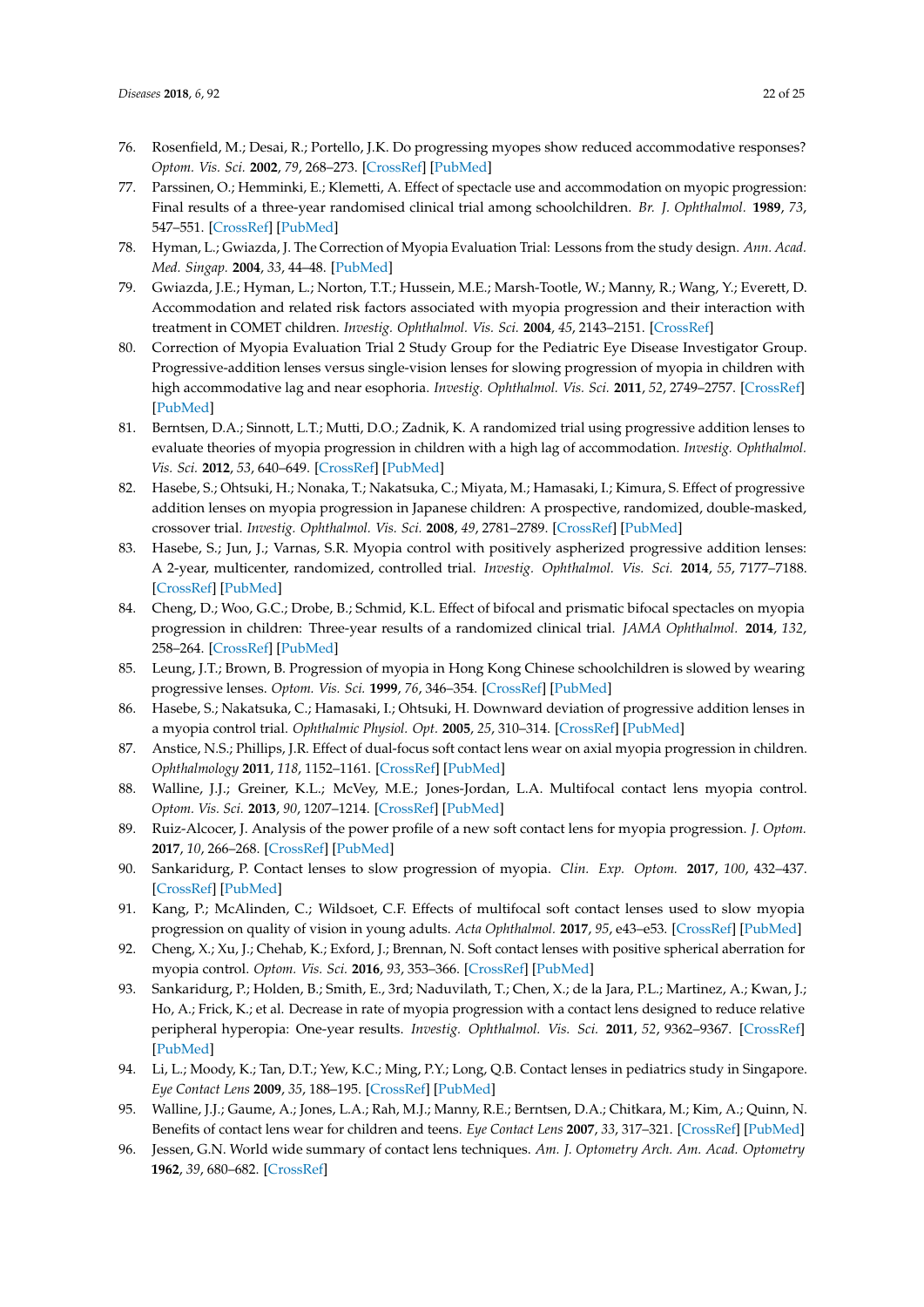- <span id="page-22-0"></span>97. Katz, J.; Schein, O.D.; Levy, B.; Cruiscullo, T.; Saw, S.M.; Rajan, U.; Chan, T.K.; Yew Khoo, C.; Chew, S.J. A randomized trial of rigid gas permeable contact lenses to reduce progression of children's myopia. *Am. J. Ophthalmol.* **2003**, *136*, 82–90. [\[CrossRef\]](http://dx.doi.org/10.1016/S0002-9394(03)00106-5)
- <span id="page-22-1"></span>98. Queiros, A.; Gonzalez-Meijome, J.M.; Jorge, J.; Villa-Collar, C.; Gutierrez, A.R. Peripheral refraction in myopic patients after orthokeratology. *Optom Vis. Sci.* **2010**, *87*, 323–329. [\[CrossRef\]](http://dx.doi.org/10.1097/OPX.0b013e3181d951f7) [\[PubMed\]](http://www.ncbi.nlm.nih.gov/pubmed/20375751)
- <span id="page-22-2"></span>99. Mathur, A.; Atchison, D.A. Effect of orthokeratology on peripheral aberrations of the eye. *Optom. Vis. Sci.* **2009**, *86*, E476–E484. [\[CrossRef\]](http://dx.doi.org/10.1097/OPX.0b013e31819fa5aa) [\[PubMed\]](http://www.ncbi.nlm.nih.gov/pubmed/19342979)
- <span id="page-22-3"></span>100. Walline, J.J.; Jones, L.A.; Sinnott, L.T. Corneal reshaping and myopia progression. *Br. J. Ophthalmol.* **2009**, *93*, 1181–1185. [\[CrossRef\]](http://dx.doi.org/10.1136/bjo.2008.151365) [\[PubMed\]](http://www.ncbi.nlm.nih.gov/pubmed/19416935)
- <span id="page-22-4"></span>101. Santodomingo-Rubido, J.; Villa-Collar, C.; Gilmartin, B.; Gutierrez-Ortega, R. Myopia control with orthokeratology contact lenses in Spain: Refractive and biometric changes. *Investig. Ophthalmol. Vis. Sci.* **2012**, *53*, 5060–5065. [\[CrossRef\]](http://dx.doi.org/10.1167/iovs.11-8005) [\[PubMed\]](http://www.ncbi.nlm.nih.gov/pubmed/22729437)
- <span id="page-22-5"></span>102. Si, J.K.; Tang, K.; Bi, H.S.; Guo, D.D.; Guo, J.G.; Wang, X.R. Orthokeratology for myopia control: A meta-analysis. *Optom. Vis. Sci.* **2015**, *92*, 252–257. [\[CrossRef\]](http://dx.doi.org/10.1097/OPX.0000000000000505) [\[PubMed\]](http://www.ncbi.nlm.nih.gov/pubmed/25599338)
- <span id="page-22-6"></span>103. Lee, C.W.; Fang, S.Y.; Tsai, D.C.; Huang, N.; Hsu, C.C.; Chen, S.Y.; Chiu, A.W.H.; Liu, C.J.L. Prevalence and association of refractive anisometropia with near work habits among young schoolchildren: The evidence from a population-based study. *PLoS ONE* **2017**, *12*, e0173519. [\[CrossRef\]](http://dx.doi.org/10.1371/journal.pone.0173519) [\[PubMed\]](http://www.ncbi.nlm.nih.gov/pubmed/28273153)
- <span id="page-22-7"></span>104. Lee, T.T.; Cho, P. Discontinuation of orthokeratology and myopic progression. *Optom. Vis. Sci.* **2010**, *87*, 1053–1056. [\[CrossRef\]](http://dx.doi.org/10.1097/OPX.0b013e3181fd5efc) [\[PubMed\]](http://www.ncbi.nlm.nih.gov/pubmed/21037497)
- <span id="page-22-8"></span>105. Cho, P.; Cheung, S.W. Discontinuation of orthokeratology on eyeball elongation (DOEE). *Cont. Lens Anterior Eye* **2017**, *40*, 82–87. [\[CrossRef\]](http://dx.doi.org/10.1016/j.clae.2016.12.002) [\[PubMed\]](http://www.ncbi.nlm.nih.gov/pubmed/28038841)
- <span id="page-22-9"></span>106. Yang, L.; Guo, X.; Xie, P. Observation of orthokeratology discontinuation. *Chin. J. Ophthalmol.* **2015**, *51*, 178–182.
- <span id="page-22-10"></span>107. Hsiao, C.H.; Lin, H.C.; Chen, Y.F.; Ma, D.H.; Yeh, L.K.; Tan, H.Y.; Huang, S.C.M.; Lin, K.K. Infectious keratitis related to overnight orthokeratology. *Cornea* **2005**, *24*, 783–788. [\[CrossRef\]](http://dx.doi.org/10.1097/01.ico.0000175412.13612.8a) [\[PubMed\]](http://www.ncbi.nlm.nih.gov/pubmed/16160492)
- 108. Chan, T.C.; Li, E.Y.; Wong, V.W.; Jhanji, V. Orthokeratology-associated infectious keratitis in a tertiary care eye hospital in Hong Kong. *Am. J. Ophthalmol.* **2014**, *158*, 1130. [\[CrossRef\]](http://dx.doi.org/10.1016/j.ajo.2014.08.026) [\[PubMed\]](http://www.ncbi.nlm.nih.gov/pubmed/25158307)
- 109. Hutchinson, K.; Apel, A. Infectious keratitis in orthokeratology. *Clin. Exp. Ophthalmol.* **2002**, *30*, 49–51. [\[CrossRef\]](http://dx.doi.org/10.1046/j.1442-9071.2002.00483.x) [\[PubMed\]](http://www.ncbi.nlm.nih.gov/pubmed/11885797)
- 110. Sun, X.; Zhao, H.; Deng, S.; Zhang, Y.; Wang, Z.; Li, R.; Luo, S.; Jin, X. Infectious keratitis related to orthokeratology. *Ophthalmic Physiol. Opt.* **2006**, *26*, 133–136. [\[CrossRef\]](http://dx.doi.org/10.1111/j.1475-1313.2006.00381.x) [\[PubMed\]](http://www.ncbi.nlm.nih.gov/pubmed/16460313)
- 111. Wilhelmus, K.R. Acanthamoeba keratitis during orthokeratology. *Cornea* **2005**, *24*, 864–866. [\[CrossRef\]](http://dx.doi.org/10.1097/01.ico.0000175410.28859.bd) [\[PubMed\]](http://www.ncbi.nlm.nih.gov/pubmed/16160506)
- <span id="page-22-11"></span>112. Shehadeh-Masha'our, R.; Segev, F.; Barequet, I.S.; Ton, Y.; Garzozi, H.J. Orthokeratology associated microbial keratitis. *Eur. J. Ophthalmol.* **2009**, *19*, 133–136. [\[CrossRef\]](http://dx.doi.org/10.1177/112067210901900120) [\[PubMed\]](http://www.ncbi.nlm.nih.gov/pubmed/19123161)
- <span id="page-22-12"></span>113. Carnt, N.; Willcox, M.D.; Keay, L.; Flanagan, J.; Stapleton, F. Pathogenesis of contact lens-associated microbial keratitis. *Optom. Vis. Sci.* **2010**, *87*, 612–613. [\[CrossRef\]](http://dx.doi.org/10.1097/OPX.0b013e3181eedde2) [\[PubMed\]](http://www.ncbi.nlm.nih.gov/pubmed/20683311)
- <span id="page-22-13"></span>114. Cheng, K.H.; Leung, S.L.; Hoekman, H.W.; Beekhuis, W.H.; Mulder, P.G.; Geerards, A.J.; Kijlstra, A. Incidence of contact-lens-associated microbial keratitis and its related morbidity. *Lancet.* **1999**, *354*, 181–185. [\[CrossRef\]](http://dx.doi.org/10.1016/S0140-6736(98)09385-4)
- <span id="page-22-14"></span>115. Bullimore, M.A.; Sinnott, L.T.; Jones-Jordan, L.A. The risk of microbial keratitis with overnight corneal reshaping lenses. *Optom. Vis. Sci.* **2013**, *90*, 937–944. [\[CrossRef\]](http://dx.doi.org/10.1097/OPX.0b013e31829cac92) [\[PubMed\]](http://www.ncbi.nlm.nih.gov/pubmed/23892491)
- <span id="page-22-15"></span>116. Kam, K.W.; Yung, W.; Li, G.K.H.; Chen, L.J.; Young, A.L. Infectious keratitis and orthokeratology lens use: A systematic review. *Infection* **2017**, *45*, 727–735. [\[CrossRef\]](http://dx.doi.org/10.1007/s15010-017-1023-2) [\[PubMed\]](http://www.ncbi.nlm.nih.gov/pubmed/28534320)
- <span id="page-22-16"></span>117. Hoddenbach, J.G.; Boekhoorn, S.S.; Wubbels, R.; Vreugdenhil, W.; Van, R.J.; Geerards, A.J. Clinical presentation and morbidity of contact lens-associated microbial keratitis: A retrospective study. *Graefes. Arch. Clin. Exp. Ophthalmol.* **2014**, *252*, 299–306. [\[CrossRef\]](http://dx.doi.org/10.1007/s00417-013-2514-1) [\[PubMed\]](http://www.ncbi.nlm.nih.gov/pubmed/24281783)
- <span id="page-22-17"></span>118. Walline, J.J.; Lindsley, K.; Vedula, S.S.; Cotter, S.A.; Mutti, D.O.; Twelker, J.D. Interventions to slow progression of myopia in children. *Cochrane Database Syst. Rev.* **2011**, CD004916.
- <span id="page-22-18"></span>119. McBrien, N.A.; Moghaddam, H.O.; Reeder, A.P. Atropine reduces experimental myopia and eye enlargement via a nonaccommodative mechanism. *Investig. Ophthalmol. Vis. Sci.* **1993**, *34*, 205–215.
- <span id="page-22-19"></span>120. McBrien, N.A.; Stell, W.K.; Carr, B. How does atropine exert its anti-myopia effects? *Ophthalmic Phys. Opt.* **2013**, *33*, 373–378. [\[CrossRef\]](http://dx.doi.org/10.1111/opo.12052) [\[PubMed\]](http://www.ncbi.nlm.nih.gov/pubmed/23662969)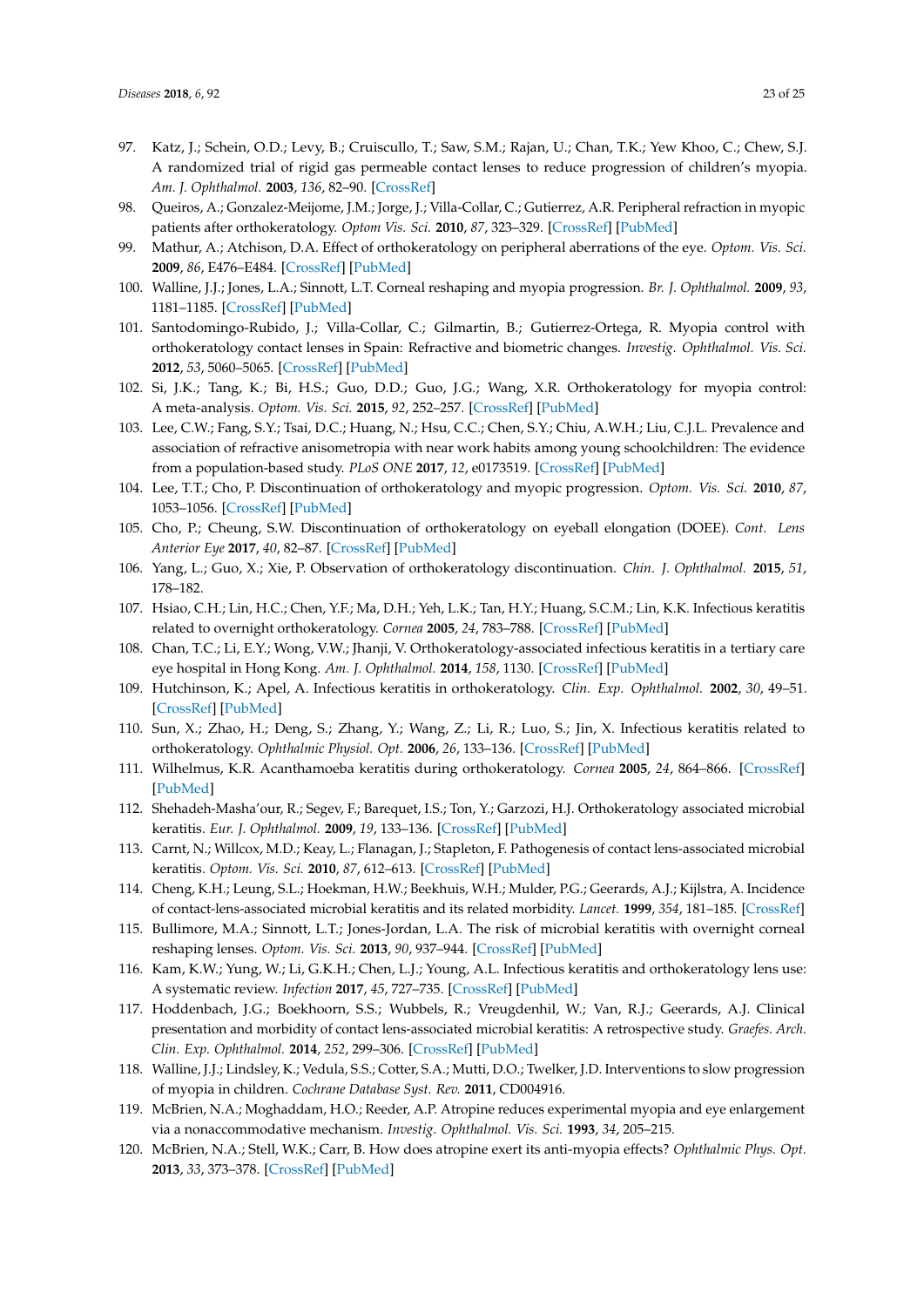- <span id="page-23-22"></span><span id="page-23-0"></span>121. Fischer, A.J.; McGuire, J.J.; Schaeffel, F.; Stell, W.K. Light- and focus-dependent expression of the transcription factor ZENK in the chick retina. *Nat. Neurosci.* **1999**, *2*, 706–712. [\[CrossRef\]](http://dx.doi.org/10.1038/11167) [\[PubMed\]](http://www.ncbi.nlm.nih.gov/pubmed/10412059)
- <span id="page-23-1"></span>122. Shih, Y.F.; Chen, C.H.; Chou, A.C.; Ho, T.C.; Lin, L.L.; Hung, P.T. Effects of different concentrations of atropine on controlling myopia in myopic children. *J. Ocul. Pharmacol. Ther.* **1999**, *15*, 85–90. [\[CrossRef\]](http://dx.doi.org/10.1089/jop.1999.15.85) [\[PubMed\]](http://www.ncbi.nlm.nih.gov/pubmed/10048351)
- <span id="page-23-2"></span>123. Cottriall, C.L.; McBrien, N.A.; Annies, R.; Leech, E.M. Prevention of form-deprivation myopia with pirenzepine: A study of drug delivery and distribution. *Ophthalmic Physiol. Opt.* **1999**, *19*, 327–335. [\[CrossRef\]](http://dx.doi.org/10.1016/S0275-5408(98)00079-9)
- <span id="page-23-3"></span>124. Arumugam, B.; Mcbrien, N.A. Muscarinic antagonist control of myopia: Evidence for M4 and M1 receptor-based pathways in the inhibition of experimentally-induced axial myopia in the tree shrew. *Investig. Ophthalmol. Vis. Sci.* **2012**, *53*, 5827–5837. [\[CrossRef\]](http://dx.doi.org/10.1167/iovs.12-9943) [\[PubMed\]](http://www.ncbi.nlm.nih.gov/pubmed/22836762)
- <span id="page-23-4"></span>125. Schwahn, H.N.; Kaymak, H.; Schaeffel, F. Effects of atropine on refractive development, dopamine release, and slow retinal potentials in the chick. *Vis. Neurosci.* **2000**, *17*, 165–176. [\[CrossRef\]](http://dx.doi.org/10.1017/S0952523800171184) [\[PubMed\]](http://www.ncbi.nlm.nih.gov/pubmed/10824671)
- <span id="page-23-5"></span>126. Seltner, R.L.; Weerheim, J.A.; Sivak, J.G. Role of the lens and vitreous humor in the refractive properties of the eyes of three strains of goldfish. *Vis. Res.* **1989**, *29*, 681–685. [\[CrossRef\]](http://dx.doi.org/10.1016/0042-6989(89)90030-8)
- <span id="page-23-6"></span>127. Cui, D.; Trier, K.; Zeng, J.; Wu, K.; Yu, M.; Hu, J.; Chen, X.; Ge, J. Effects of 7-methylxanthine on the sclera in form deprivation myopia in guinea pigs. *Acta Ophthalmol.* **2011**, *89*, 328–334. [\[CrossRef\]](http://dx.doi.org/10.1111/j.1755-3768.2009.01688.x) [\[PubMed\]](http://www.ncbi.nlm.nih.gov/pubmed/19860777)
- <span id="page-23-7"></span>128. Hung, L.F.; Arumugam, B.; Ostrin, L.; Patel, N.; Trier, K.; Jong, M.; Smith, E.L., III. The Adenosine Receptor Antagonist, 7-Methylxanthine, Alters Emmetropizing Responses in Infant Macaques. *Investig. Ophthalmol. Vis. Sci.* **2018**, *59*, 472–486. [\[CrossRef\]](http://dx.doi.org/10.1167/iovs.17-22337) [\[PubMed\]](http://www.ncbi.nlm.nih.gov/pubmed/29368006)
- <span id="page-23-8"></span>129. El-Nimri, N.W.; Wildsoet, C.F. Effects of topical latanoprost on intraocular pressure and myopia progression in young guinea pigs. *Investig. Ophthalmol. Vis. Sci.* **2018**, *59*, 2644–2651. [\[CrossRef\]](http://dx.doi.org/10.1167/iovs.17-22890) [\[PubMed\]](http://www.ncbi.nlm.nih.gov/pubmed/29847673)
- <span id="page-23-9"></span>130. Schwartz, J.T. Results of a monozygotic cotwin control study on a treatment for myopia. *Prog. Clin. Biol. Res.* **1981**, *69 Pt C*, 249–258.
- <span id="page-23-10"></span>131. Franke, H.; Tauber, O.; Pauli, K. Side effects of pirenzepine. *Deutsch. Med. Wochenschr.* **1988**, *113*, 1378–1379.
- <span id="page-23-11"></span>132. Tigges, M.; Iuvone, P.M.; Fernandes, A.; Sugrue, M.F.; Mallorga, P.J.; Laties, A.M.; Stone, R.A.; Tigges, M. Effects of muscarinic cholinergic receptor antagonists on postnatal eye growth of rhesus monkeys. *Optom. Vis. Sci.* **1999**, *76*, 397–407. [\[CrossRef\]](http://dx.doi.org/10.1097/00006324-199906000-00020) [\[PubMed\]](http://www.ncbi.nlm.nih.gov/pubmed/10416935)
- <span id="page-23-12"></span>133. Chia, A.; Chua, W.H.; Cheung, Y.B.; Wong, W.L.; Lingham, A.; Fong, A.; Tan, D. Atropine for the treatment of childhood myopia: Safety and efficacy of 0.5%, 0.1%, and 0.01% doses (Atropine for the Treatment of Myopia 2). *Ophthalmology* **2012**, *119*, 347–354. [\[CrossRef\]](http://dx.doi.org/10.1016/j.ophtha.2011.07.031) [\[PubMed\]](http://www.ncbi.nlm.nih.gov/pubmed/21963266)
- <span id="page-23-13"></span>134. Li, Y.; Zhang, Y.; Li, P.; Mi, G.; Tu, J.; Sun, L.; Webster, T.J.; Shen, Y. Ion-paired pirenzepine-loaded micelles as an ophthalmic delivery system for the treatment of myopia. Nanomedicine: Nanotechnol. *Biol. Med.* **2017**, *13*, 2079–2089.
- <span id="page-23-14"></span>135. Yen, M.Y.; Liu, J.H.; Kao, S.C.; Shiao, C.H. Comparison of the effect of atropine and cyclopentolate on myopia. *Ann. Ophthalmol.* **1989**, *21*, 180–182. [\[PubMed\]](http://www.ncbi.nlm.nih.gov/pubmed/2742290)
- <span id="page-23-15"></span>136. Brodstein, R.S.; Brodstein, D.E.; Olson, R.J.; Hunt, S.C.; Williams, R.R. The treatment of myopia with atropine and bifocals. A long-term prospective study. *Ophthalmology* **1984**, *91*, 1373–1379. [\[CrossRef\]](http://dx.doi.org/10.1016/S0161-6420(84)34138-0)
- <span id="page-23-16"></span>137. Tong, L.; Huang, X.L.; Koh, A.L.; Zhang, X.; Tan, D.T.; Chua, W.H. Atropine for the treatment of childhood myopia: Effect on myopia progression after cessation of atropine. *Ophthalmology* **2009**, *116*, 572–579. [\[CrossRef\]](http://dx.doi.org/10.1016/j.ophtha.2008.10.020) [\[PubMed\]](http://www.ncbi.nlm.nih.gov/pubmed/19167081)
- <span id="page-23-17"></span>138. Chia, A.; Chua, W.H.; Wen, L.; Fong, A.; Goon, Y.Y.; Tan, D. Atropine for the treatment of childhood myopia: Changes after stopping atropine 0.01%, 0.1% and 0.5%. *Am. J. Ophthalmol.* **2014**, *157*, 451–457. [\[CrossRef\]](http://dx.doi.org/10.1016/j.ajo.2013.09.020) [\[PubMed\]](http://www.ncbi.nlm.nih.gov/pubmed/24315293)
- <span id="page-23-18"></span>139. Chia, A.; Lu, Q.S.; Tan, D. Five-Year Clinical Trial on Atropine for the Treatment of Myopia 2: Myopia Control with Atropine 0.01% Eyedrops. *Ophthalmology* **2016**, *123*, 391–399. [\[CrossRef\]](http://dx.doi.org/10.1016/j.ophtha.2015.07.004) [\[PubMed\]](http://www.ncbi.nlm.nih.gov/pubmed/26271839)
- <span id="page-23-19"></span>140. Polling, J.R.; Kok, R.G.; Tideman, J.W.; Meskat, B.; Klaver, C.C. Effectiveness study of atropine for progressive myopia in Europeans. *Eye (Lond.)* **2016**, *30*, 998–1004. [\[CrossRef\]](http://dx.doi.org/10.1038/eye.2016.78) [\[PubMed\]](http://www.ncbi.nlm.nih.gov/pubmed/27101751)
- <span id="page-23-20"></span>141. Clark, T.Y.; Clark, R.A. Atropine 0.01% Eyedrops Significantly Reduce the Progression of Childhood Myopia. *J. Ocul. Pharmacol. Ther.* **2015**, *31*, 541–545. [\[CrossRef\]](http://dx.doi.org/10.1089/jop.2015.0043) [\[PubMed\]](http://www.ncbi.nlm.nih.gov/pubmed/26218150)
- <span id="page-23-21"></span>142. Loughman, J.; Flitcroft, D.I. The acceptability and visual impact of 0.01% atropine in a Caucasian population. *Br. J. Ophthalmol.* **2016**, *100*, 1525–1529. [\[CrossRef\]](http://dx.doi.org/10.1136/bjophthalmol-2015-307861) [\[PubMed\]](http://www.ncbi.nlm.nih.gov/pubmed/26903521)